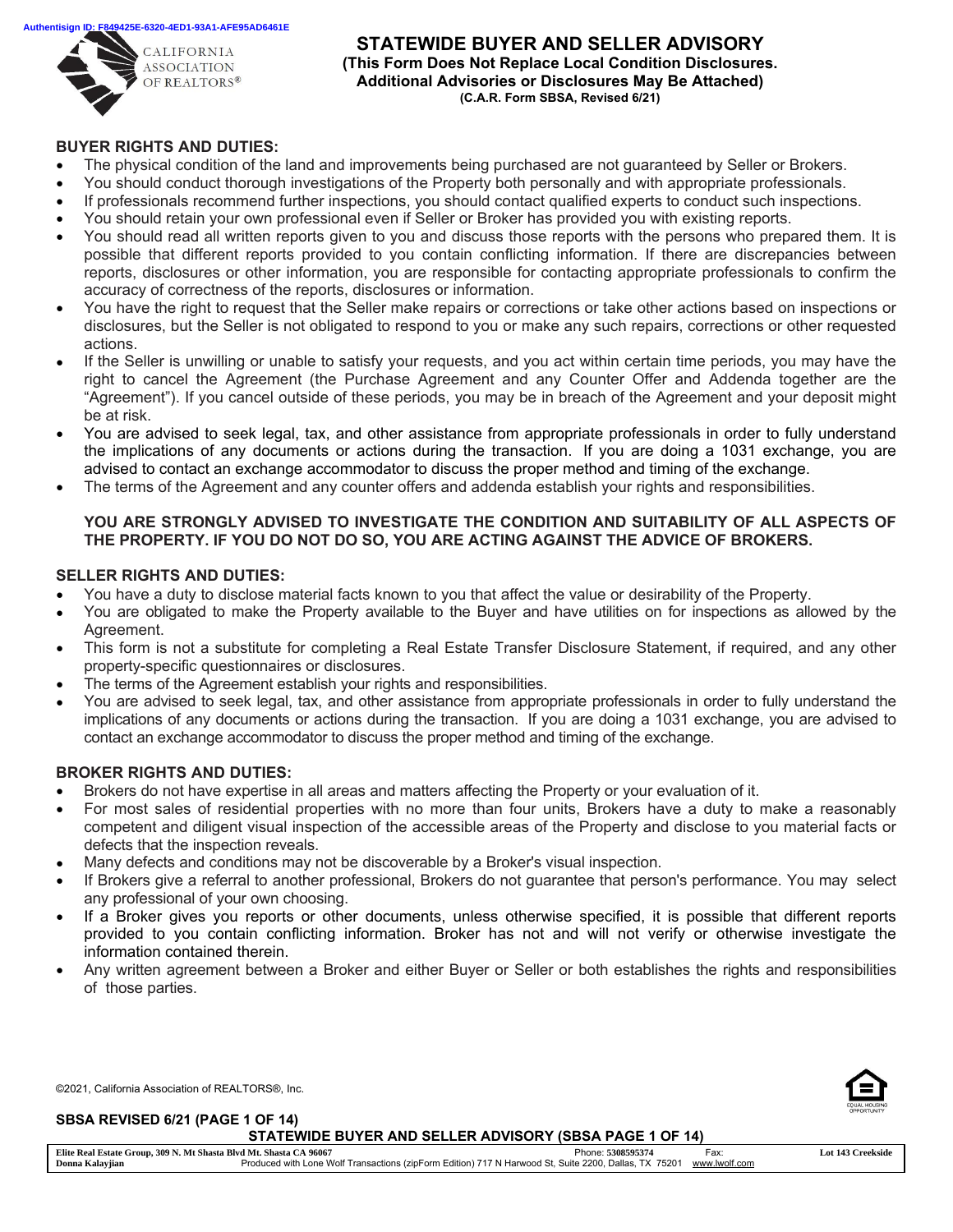## TABLE OF CONTENTS **Authentisign ID: F849425E-6320-4ED1-93A1-AFE95AD6461E**

| SBSA CATEGORIES AND ALPHABETICAL INDEX             |                                                                                                                                                                                                                                                                                                                                                                                                                                                                                                                                                                                                           |                                                                                                                                                           |                                                                                                                                                                          |  |                                                               |                                                                                                                     |                                                             |                                               |  |
|----------------------------------------------------|-----------------------------------------------------------------------------------------------------------------------------------------------------------------------------------------------------------------------------------------------------------------------------------------------------------------------------------------------------------------------------------------------------------------------------------------------------------------------------------------------------------------------------------------------------------------------------------------------------------|-----------------------------------------------------------------------------------------------------------------------------------------------------------|--------------------------------------------------------------------------------------------------------------------------------------------------------------------------|--|---------------------------------------------------------------|---------------------------------------------------------------------------------------------------------------------|-------------------------------------------------------------|-----------------------------------------------|--|
|                                                    | A                                                                                                                                                                                                                                                                                                                                                                                                                                                                                                                                                                                                         | B                                                                                                                                                         | C                                                                                                                                                                        |  | D                                                             | E                                                                                                                   | F                                                           | G                                             |  |
|                                                    | Investigation<br>of Physical<br><b>Condition</b>                                                                                                                                                                                                                                                                                                                                                                                                                                                                                                                                                          | <b>Property Use</b><br>and Ownership                                                                                                                      | <b>Off-Site and</b><br>Neighborhood<br><b>Conditions</b>                                                                                                                 |  | Legal<br><b>Requirements</b><br>(Federal, State<br>and Local) | <b>Contract</b><br><b>Related Issues</b><br>and Terms                                                               | <b>Other Factors</b><br><b>Affecting</b><br><b>Property</b> | Local<br><b>Disclosures</b><br>and Advisories |  |
|                                                    | Pages 2-5                                                                                                                                                                                                                                                                                                                                                                                                                                                                                                                                                                                                 | Pages 5-8                                                                                                                                                 | <b>Pages 8-10</b>                                                                                                                                                        |  | Pages 10-11                                                   | <b>Pages 11-12</b>                                                                                                  | Pages 12-14                                                 | Page 14                                       |  |
| 1.<br>2.<br>3.<br>4.<br>5.<br>6.<br>7.<br>8.<br>9. | Page<br>Page<br>34. Marketing; Internet Advertising; Internet Blogs; Social<br>Building Permits, Zoning and Code Compliance 5<br>Community Enhancement and Private Transfer Fees  12<br>38. Neighborhood, Area, Personal Factors, Buyer Intended<br>Earthquake Fault Zones and Seismic Hazard Zones  10<br>Use, High Speed Rails, and Smoking Restrictions  9<br>40. 1915 Improvement Bond Mello-Roos Community District,<br>12. EPA's Lead-Based Paint Renovation, Repair and<br>42. Notice of Your Supplemental Property Tax Bill  11<br>14. Fire Hardening, Defensible Space, and Wildfire Disasters 5 |                                                                                                                                                           |                                                                                                                                                                          |  |                                                               |                                                                                                                     |                                                             |                                               |  |
|                                                    |                                                                                                                                                                                                                                                                                                                                                                                                                                                                                                                                                                                                           | 20. General Recall/Defective Product/Class Action                                                                                                         |                                                                                                                                                                          |  |                                                               | 47. Property Tax Bill Supplemental Notice; Accurate Sales<br>51. Retrofit, Building Requirements, and Point of Sale |                                                             |                                               |  |
|                                                    |                                                                                                                                                                                                                                                                                                                                                                                                                                                                                                                                                                                                           | 24. Historical Designation, Coastal Commission,<br>25. Homeowner Associations and Covenants, Conditions<br>and Restrictions ("CC&Rs"); Charging Stations; | 23. Heating Ventilating and Air Conditioning Systems  6<br>Architectural, Landscape, Agricultural or Open Space and<br>other Restrictions on Buildings or Improvement  6 |  |                                                               | 58. Square Footage, Lot Size, Boundaries and Surveys  4                                                             |                                                             |                                               |  |
|                                                    |                                                                                                                                                                                                                                                                                                                                                                                                                                                                                                                                                                                                           | 27. Identification of Natural Persons Behind Shell<br>29. Insurance, Title Insurance and Title Insurance After                                            |                                                                                                                                                                          |  |                                                               |                                                                                                                     |                                                             |                                               |  |
|                                                    |                                                                                                                                                                                                                                                                                                                                                                                                                                                                                                                                                                                                           |                                                                                                                                                           |                                                                                                                                                                          |  |                                                               |                                                                                                                     |                                                             |                                               |  |

# A. Investigation of Physical Conditions

- 1. EASEMENTS, ACCESS AND ENCROACHMENTS: Buyer and Seller are advised that confirming the exact location of easements, shared or private driveways or roadways, and encroachments on or to the Property may be possible only by conducting a survey. There may be unrecorded easements, access rights, encroachments and other agreements affecting the Property that may not be disclosed by a survey. Representations regarding these items that are made in a Multiple Listing Service or advertisements, or plotted by a title company are often approximations, or based upon inaccurate or incomplete records. Unless otherwise specified by Broker in writing, Brokers have not verified any such matters or any representations made by Seller(s) or others. If Buyer wants further information, Buyer is advised and Broker(s) recommend that Buyer hire a licensed surveyor during Buyer's inspection contingency period. Brokers do not have expertise in this area.
- 2. ENVIRONMENTAL HAZARDS: Buyer and Seller are advised that the presence of certain kinds of organisms, toxins and contaminants, including, but not limited to, mold (airborne, toxic or otherwise), fungi, mildew, lead-based paint and other lead contamination, asbestos, formaldehyde, radon, pcb's, methane, other gases, fuel oil or chemical storage



SBSA REVISED 6/21 (PAGE 2 OF 14)

STATEWIDE BUYER AND SELLER ADVISORY (SBSA PAGE 2 OF 14) Produced with Lone Wolf Transactions (zipForm Edition) 717 N Harwood St, Suite 2200, Dallas, TX 75201 www.lwolf.com **Lot 143 Creekside**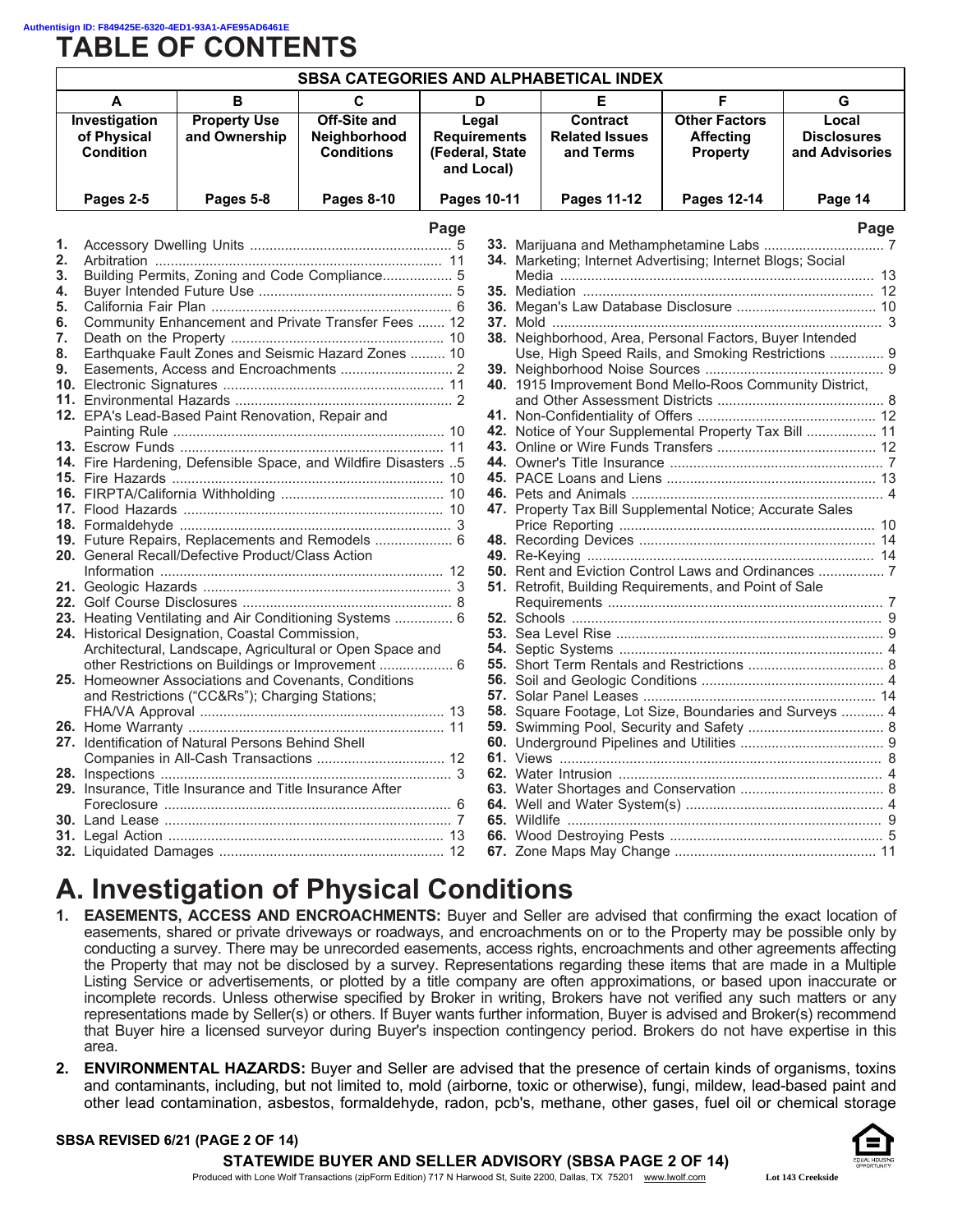tanks, contaminated soil or water, hazardous waste, waste disposal sites, electromagnetic fields, nuclear sources, urea formaldehyde, or other materials may adversely affect the Property and the health of individuals who live on or work at the property as well as pets. Some municipalities may impose additional requirements regarding underground storage tanks, which may be more common in certain areas and cities throughout the State, especially where there are larger, older homes built before 1935. It is possible that these tanks, either now or in the future, may require inspections or abatement. If Buyer wants further information, Buyer is advised, and Broker(s) recommends, that Buyer have the Property inspected for the existence of such conditions and organisms, and conditions that may lead to their formation. Not all inspectors are licensed and licenses are not available for all types of inspection activities. Buyer is also advised to consult with appropriate experts regarding this topic during Buyer's inspection contingency period. Broker recommends that Buyer and Seller read the booklets titled, "Residential Environmental Hazards: A Guide for Homeowners, Homebuyers, Landlords and Tenants," and "Protect Your Family From Lead In Your Home." Brokers do not have expertise in this area.

- 3. FORMALDEHYDE: Formaldehyde is a substance known to the State of California to cause cancer. Exposure to formaldehyde may be caused by materials used in the construction of homes. The United States Environmental Protection Agency, the California Air Resources Board, and other agencies have measured the presence of formaldehyde in the indoor air of select homes in California. Levels of formaldehyde that present a significant cancer risk have been measured in most homes that were tested. Formaldehyde is present in the air because it is emitted by a variety of building materials and home products used in construction. The materials include carpeting, pressed wood products, insulation, plastics, and glues. Most homes that have been tested elsewhere do contain formaldehyde, although the concentrations vary from home to home with no obvious explanation for the differences. One of the problems is that many suppliers of building materials and home products do not provide information on chemical ingredients to builders. Buyers may have further questions about these issues. Buyer is advised to consult with appropriate experts regarding this topic during Buyer's inspection contingency period. Broker(s) recommend that Buyer and Seller read the booklet titled "Residential Environmental Hazards: A Guide for Homeowners, Homebuyers, Landlords and Tenants." Brokers do not have expertise in this area.
- GEOLOGIC HAZARDS: Buyer and Seller are advised that California has experienced earthquakes in the past, and there is always a potential of future earthquakes. Damage caused by an earthquake may not be discoverable by a visual inspection of Buyer(s) or Broker(s). Inspection by a licensed, qualified professional is strongly recommended to determine the structural integrity and safety of all structures and improvements on the Property. If the Property is a condominium, or located in a planned unit development or in a common interest subdivision, Buyer is advised to contact the homeowners association about earthquake repairs and retrofit work and the possibility of an increased or special assessment to defray the costs of earthquake repairs or retrofit work. Buyer is encouraged to obtain and read the booklet entitled, "The Homeowner's Guide to Earthquake Safety." In most cases a questionnaire within the booklet must be completed by Seller and the entire booklet given to the Buyer if the Property was built prior to 1960. If the Property was built before 1975, and contains structures constructed of masonry or precast (tilt up) concrete walls, with wood frame floors or roof, or if the building has unreinforced masonry walls, then Seller must provide Buyer a pamphlet entitled "The Commercial Property Owner's Guide to Earthquake Safety." Many areas have a wide range of geologic problems and numerous studies have been made of these conditions. Some of this information is available for public review at city and county planning departments. Buyer is encouraged to review the public maps and reports and/or obtain a geologist's inspection report. Buyer may be able to obtain earthquake insurance to protect their interest in the Property. Sellers who agree to provide financing should also consider requiring Buyers to obtain such insurance naming Seller(s) as insured lien holder(s). Brokers do not have expertise in this area.
- 5. INSPECTIONS: Buyer and Seller are advised that Buyer has the right to obtain various inspections of the Property under most residential purchase agreements. Buyer is advised to have the Property inspected by a professional property inspection service within Buyer's inspection contingency period. A licensed building contractor or other professional may perform these services. The inspector generally does not look behind walls or under carpets, or take equipment apart. Certain items on the Property, such as chimneys and spark arresters, plumbing, heating, air conditioning, electrical wiring, pool and spa, septic system, well, roof, foundation and structural items may need to be inspected by another professional, such as a chimney sweep, plumber, electrician, pool and spa service, septic or well company or roofer. A general physical inspection typically will not test for mold, wood destroying pests, lead-based paint, radon, asbestos and other environmental hazards, geologic conditions, age, remaining useful life or water-tightness of roof, cracks, leaks or operational problems associated with a pool or spa or connection of the Property to a sewer system. If Buyer wants further information on any aspect of the Property, Broker recommends that Buyer have a discussion with the professional property inspector and that Buyer hire an appropriate professional for the area of concern to Buyer. Brokers do not verify the results of any such inspection or guarantee the performance of any such inspector or service. Any election by Buyer to waive the right to a physical inspection of the Property or to rely on somebody other than an appropriate professional is against the advice of Brokers. Not all inspectors are licensed and licenses are not available for all types of inspection activities. Brokers do not have expertise in these area.
- 6. MOLD: Buyer and Seller are advised that the presence of certain kinds of mold, fungi, mildew and other organisms, sometimes referred to as "toxic mold" (collectively "Mold"), may adversely affect the Property and the health of individuals who live on or work at the Property as well as pets. Mold does not affect all people the same way, and may not affect some people at all. Mold may be caused by water leaks or other sources of moisture such as, but not limited to, flooding, and leaks in windows, pipes and roof. Seller is advised to disclose the existence of any such conditions of which he or she is aware. Buyer should carefully review all of Seller's disclosures for any indication that any of these conditions exist. It is, however, possible that Mold may be hidden and that Seller is completely unaware of its

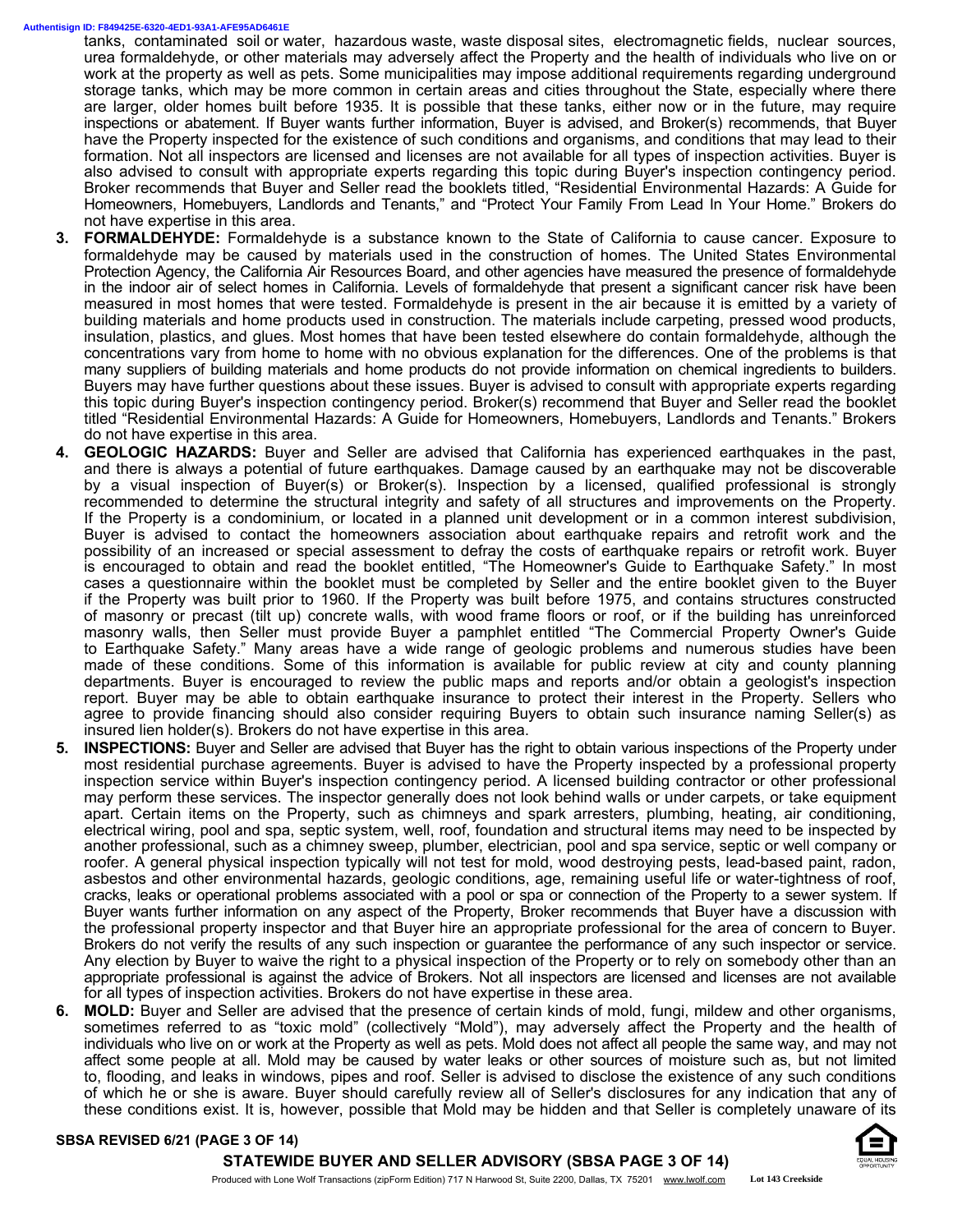existence. In addition, Mold is often undetectable from a visual inspection, a professional general property inspection and even a structural pest control inspection. Brokers do not have expertise in this area. If Buyer wants further information, Broker recommends that Buyer have the Property tested for Mold by an environmental hygienist or other appropriate professional during Buyer's inspection contingency period. Not all inspectors are licensed and licenses are not available for all types of inspection activities. Brokers do not have expertise in this area.

- 7. PETS AND ANIMALS: Buyer and Seller are advised that the current or previous owner(s) may have had domesticated or other pets and animals at the Property. Odors from animal urine or other contamination may be dormant for long periods of time and then become active because of heat, humidity or other factors and might not be eliminated by cleaning or replacing carpets or other cleaning methods. Pet urine and feces can also damage hardwood floors and other floor coverings. Additionally, an animal may have had fleas, ticks and other pests that remain on the Property after the animal has been removed. If Buyer wants further information, Broker(s) recommend that Buyer discuss the issue with an appropriate professional during Buyer's inspection contingency period. Brokers do not have expertise in this area.
- 8. SEPTIC SYSTEMS: Buyer and Seller are advised that a property may be served by one or more septic systems even though adjoining properties are connected to a sewer line. Buyer and Seller are also advised that some septic tanks and systems may have been abandoned or have leaked into ground water sources. Buyer is advised to contact the appropriate government agency to verify that the Property is connected to a sewer or served by a septic system. If the Property is served by a septic system, it may consist of a septic tank, cesspool, pits, leach lines or a combination of such mechanisms ("collectively, System"). No representation or warranty is made by Seller or Broker concerning the condition, operability, size, capacity or future expansion of a System, nor whether a System is adequate for use by the intended occupants of the Property. A change in the number of occupants or the quantity, composition or methods of depositing waste may affect the efficiency of the System. In addition, the amount of rainfall and ground water table may also affect the efficiency of the System. Many factors including, but not limited to, natural forces, age, deterioration of materials and the load imposed on a System can cause the System to fail at any time. Broker recommends that Buyer obtain an independent evaluation of any System by a qualified sanitation professional during Buyer's inspection contingency period. Buyer should consult with their sanitation professional to determine if their report includes the tank only, or other additional components of the System such as pits and leach fields. Not all inspectors are licensed and licenses are not available for all types of inspection activities. In some cases, Buyer's lender as well as local government agencies may require System inspection. System-related maintenance costs may include, but not be limited to, locating, pumping or providing outlets to ground level. Brokers are unable to advise Buyer or Seller regarding System-related issues or associated costs, which may be significant. If Buyer and Seller agree to obtain a System inspection, Buyer and Seller are cautioned that the inspection cost may include, but not be limited to, the costs of locating, pumping or providing outlets to ground level. Brokers do not have expertise in this area.
- 9. SOIL AND GEOLOGIC CONDITIONS: Buyer and Seller are advised that real estate in California is subject to settling, slippage, contraction, expansion erosion, subsidence, earthquakes and other land movement. The Property may be constructed on fill or improperly compacted soil and may have inadequate drainage capability. Any of these matters can cause structural problems to improvements on the Property. Civil or geo-technical engineers are best suited to evaluate soil stability, grading, drainage and other soil conditions. Additionally, the Property may contain known or unknown mines, mills, caves or wells. If Buyer wants further information, Broker recommends that Buyer hire an appropriate professional. Not all inspectors are licensed and licenses are not available for all types of inspections. Brokers do not have expertise in this area.
- 10. SQUARE FOOTAGE, LOT SIZE, BOUNDARIES AND SURVEYS: Buyer and Seller are advised that only an appraiser or land surveyor, as applicable, can reliably confirm square footage, lot size, Property corners and exact boundaries of the Property. Representations regarding these items that are made in a Multiple Listing Service, advertisements, and from property tax assessor records are often approximations, or based upon inaccurate or incomplete records. Fences, hedges, walls or other barriers may not represent actual boundary lines. Unless otherwise specified by Broker in writing, Brokers have not verified any such boundary lines or any representations made by Seller or others concerning square footage, lot size, Property corners or exact boundaries. Standard title insurance does not insure the boundaries of the Property. If the exact square footage or lot size or location of Property corners or boundaries is an important consideration in Buyer's decision to purchase the Property and/or how much Buyer is willing to pay for the Property, then Buyer must independently conduct Buyer's own investigation through appropriate professionals, appraisers, or licensed surveyors and rely solely on their data, recognizing that all measurements may not be consistent and that different sources may have different size assessments. Brokers do not have expertise in this area.
- **11. WATER INTRUSION:** Buyer and Seller are advised that many homes suffer from water intrusion or leakage. The causes of water intrusion are varied, and can include defective construction, faulty grading, deterioration of building materials and absence of waterproof barriers. Water intrusion can cause serious damage to the Property. This damage can consist of wood rot, mold, mildew and even damage to the structural integrity of the Property. The cost of repairing and remediating water intrusion damage and its causes can be very significant. The existence and cause of water intrusion is often difficult to detect. Because you, your Broker or a general home inspector cannot visually observe any effects of water intrusion, Buyer and Seller should not assume that such intrusion does not exist. Broker recommends that Buyer have the Property inspected for water intrusion by an appropriate professional. Brokers do not have expertise in this area.
- 12. WELL AND WATER SYSTEM(S): Buyer and Seller are advised that the Property may be served by one or more water wells, springs, or private community or public water systems. Any of these private or public water systems may contain



SBSA REVISED 6/21 (PAGE 4 OF 14)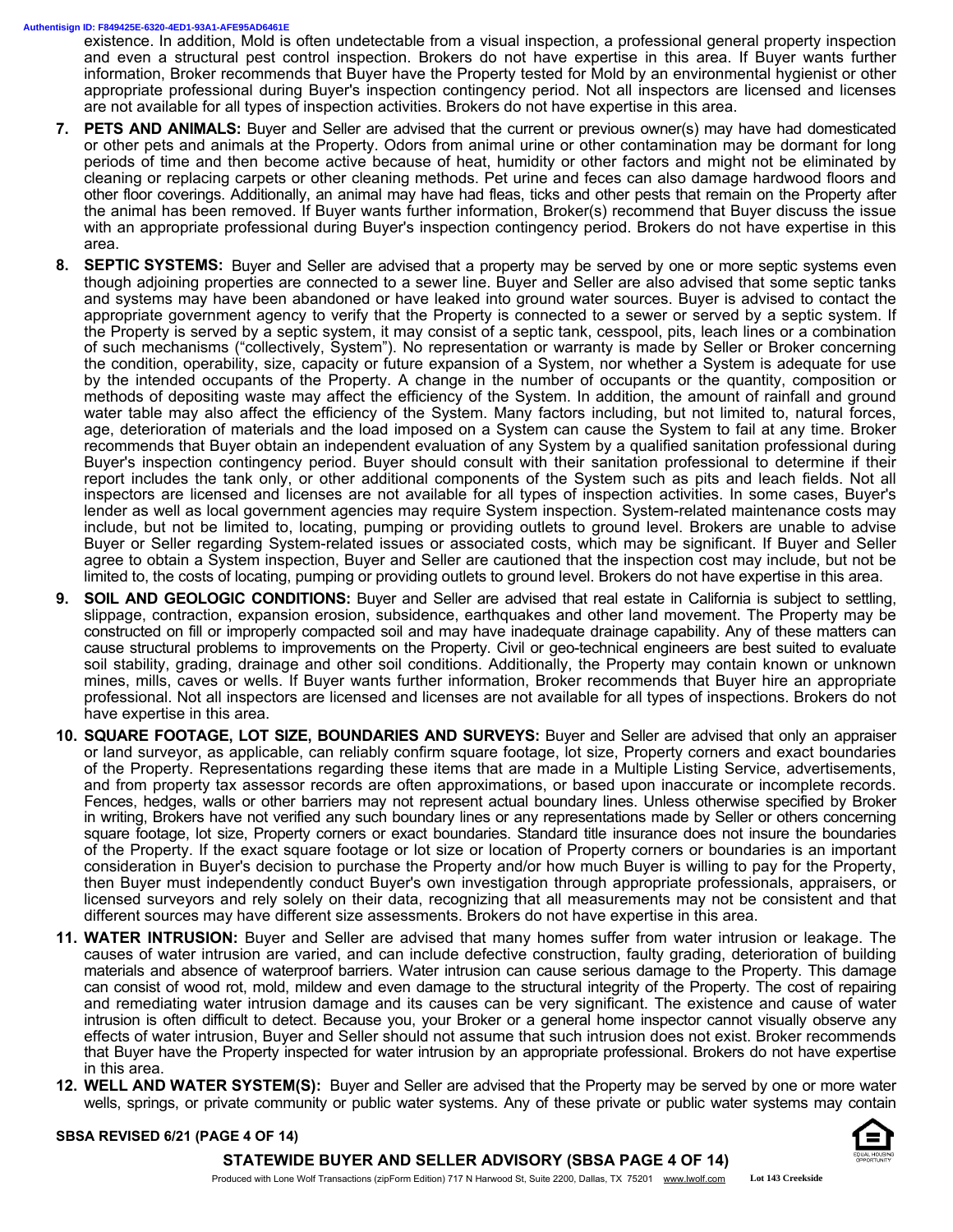bacteria, chemicals, minerals and metals, such as chromium. Well(s) may have been abandoned on the Property. Buyer is advised to have both the quality and the quantity of water evaluated, and to obtain an analysis of the quality of any domestic and agricultural water in use, or to be used at the Property, from whatever source. Water quality tests can include not only tests for bacteria, such as coliform, but also tests for organic and inorganic chemicals, metals, mineral content and gross alpha testing for radioactivity. Broker recommends that Buyer consult with a licensed, qualified well and pump company and local government agency to determine whether any well/spring or water system will adequately serve Buyer's intended use and that Buyer have a well consultant perform an extended well output test for this purpose. Water well or spring capacity, quantity output and quality may change at any time. There are no guarantees as to the future water quality, quantity or duration of any well or spring. If Buyer wants further information, Broker(s) recommend that Buyer obtain an inspection of the condition, age, adequacy and performance of all components of the well/spring and any water system during Buyer's inspection contingency period. Brokers do not have expertise in this area.

- **13. WOOD DESTROYING PESTS:** Buyer and Seller are advised that the presence of, or conditions likely to lead to the presence of infestation or infection of wood destroying pests and organisms may adversely affect the Property. Inspection reports covering these items can be separated into two sections: Section 1 identifies areas where infestation or infection is evident. Section 2 identifies areas where there are conditions likely to lead to infestation or infection. If Buyer wants further information, Buyer is advised and Broker recommends that Buyer have the Property inspected for the existence of such conditions and organisms, and conditions that may lead to their formation, by a registered structural pest control company during Buyer's inspection contingency period. Brokers do not have expertise in this area.
- 14. FIRE HARDENING, DEFENSIBLE SPACE, AND WILDFIRE DISASTERS: California is subject to wildfires which have resulted in damage and destruction of many properties located in the state. Several recent state laws have mandated disclosures by sellers when selling properties in certain identified zones, such as "high" or "very high" fire severity zones. Additionally, state law mandates that sellers provide buyers with statements of compliance with local mandates if adopted by local agencies. The Property may be located in a high or very high fire severity zone. This may impact the availability of insurance and the ability to build or rebuild structures on the Property. Additionally, there may be requirements that certain fire prevention steps may be mandated. Information on fire hardening, including current building standards and information on minimum annual vegetation management standards to protect homes from wildfires, can be obtained on the internet website http://www.readyforwildfire.org.

Cal Fire has made available a "Fire Hazard Severity Zone Viewer" where you can input the Property address to determine which fire hazard zone, if any, that the Property is located in. The viewer is available at https://egis.fire.ca.gov/FHSZ/. Below is a partial list of potential resources provided as a starting point for Buyer/Lessee investigations and not as an

- endorsement or guarantee that any federal, state, county, city or other resource will provide complete advice.
- A. California Department of Insurance "Wildfire Resource<u>" http://insurance.ca.gov/01-consumers/140-catastrophes/</u> WildfireResources.cfm; 1-800-927-4357
- B. Governor's Office of Emergency Services "Cal OES" California Wildfires Statewide Recovery Resources http:// wildfirerecovery.org/
- C. California Department of Forestry and Fire "Cal Fire" http://fire.ca.gov/ and https://www.readyforwildfire.org/
- D. California Department of Transportation https://calsta.ca.gov/
- E. California Attorney General https://oag.ca.gov/consumers/pricegougingduringdisasters#8C1

Brokers do not have expertise in this area.

# B. Property Use and Ownership

- 1. ACCESSORY DWELLING UNITS: Accessory Dwelling Units (ADUs) are known by many names: granny flats, in-law units, backyard cottages, secondary units and more. California has passed laws to promote the development of ADUs. Additional information about ADUs can be found at http://hcd.ca.gov/policy-research/AccessoryDwellingUnits.shtml. Buyer is advised to check with appropriate government agencies or third party professionals to verify permits and legal requirements and the effect of such requirements on current and future use and rentability of the Property, its development and size. Brokers do not have expertise in this area.
- 2. BUILDING PERMITS, ZONING AND CODE COMPLIANCE: Buyer and Seller are advised that any structure on the Property, including the original structure and any addition, modification, remodel or improvement may have been built without permits, not according to building codes, or in violation of zoning laws. Further, even if such structure was built according to the then-existing code or zoning requirement, it may not be in compliance with current building standards or local zoning. It is also possible that local law may not permit structures that now exist to be rebuilt in the event of damage or destruction. Certain governmental agencies may require periodic inspections to occur in the future. If Buyer wants further information, Broker(s) recommend that Buyer discuss the issue with an appropriate professional during Buyer's inspection contingency period. Brokers do not have expertise in this area.
- 3. BUYER INTENDED FUTURE USE OF, AND MODIFICATIONS TO, THE PROPERTY: Buyer and Seller are advised that Seller's existing use of the property may not be consistent with Buyer's intended use or any future use that Buyer makes of the property, whether or not Buyer has any current plans to change the use. Buyer is advised to check with appropriate government agencies or third party professionals to verify what legal requirements are needed to accommodate any change in use. In addition, neither Seller nor Broker make any representations as to what modifications Buyer can make to the Property after close of escrow as well as any cost factors associated with any such modifications. Buyer is advised to check with his own licensed contractor and other such professionals as well as with the appropriate government agencies to determine what modifications Buyer will be allowed to make after close of escrow. Brokers do not have expertise in this area.



SBSA REVISED 6/21 (PAGE 5 OF 14)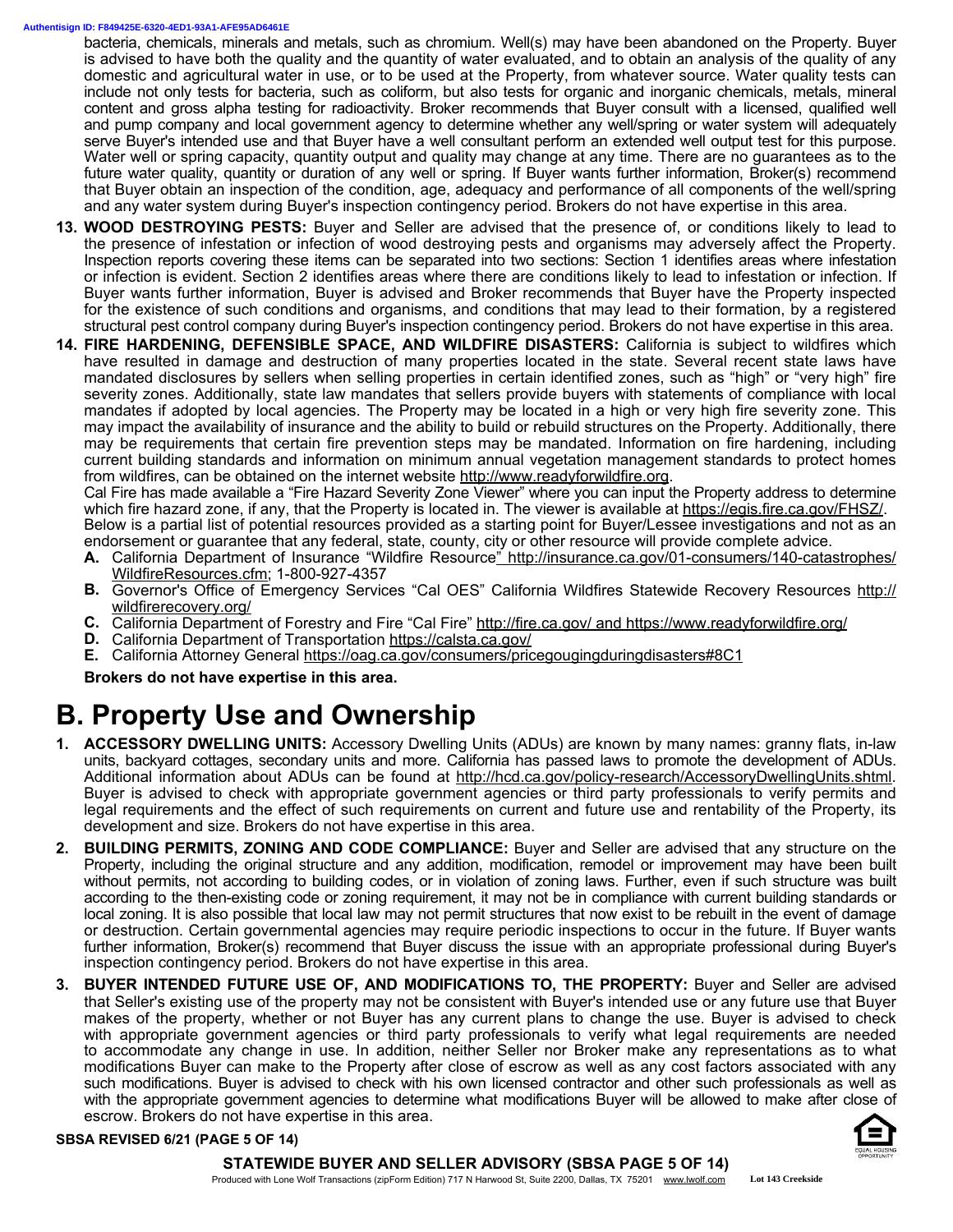- 4. CALIFORNIA FAIR PLAN: Buyer and Seller are advised that insurance for certain hillside, oceanfront and brush properties may be available only from the California Fair Plan. This may increase the cost of insurance for such properties and coverage may be limited. Broker(s) recommend that Buyer consult with Buyer's own insurance agent during Buyer's inspection contingency period regarding the availability of coverage under the California Fair Plan and the length of time it may take for processing of a California Fair Plan application. Brokers do not have expertise in this area.
- 5. FUTURE REPAIRS, REPLACEMENTS AND REMODELS: Buyer and Seller are advised that replacement or repairs of certain systems or rebuilding or remodeling of all or a portion of the Property may trigger requirements that homeowners comply with laws and regulations that either come into effect after Close of Escrow or are not required to be complied with until the replacement, repair, rebuild or remodel has occurred. Permit or code requirements or building standards may change after Close of Escrow, resulting in increasing costs to repair existing features. If Buyer wants further information, Broker recommends that Buyer discuss the issue with an appropriate professional during Buyer's inspection contingency period. Brokers do not have expertise in this area.
- 6. HEATING VENTILATING AND AIR CONDITIONING SYSTEMS: Changes to state and federal energy efficiency regulations impact the installation, replacement and some repairs of heating and air conditioning units (HVAC): (i) Federal regulations now require manufacturers of HVAC units to produce only units meeting a new higher Seasonal Energy Efficiency Rating (SEER). This will likely impact repairs and replacements of existing HVAC units. State regulations now require that when installing or replacing HVAC units, with some exceptions, duct work must be tested for leaks. Duct work leaking more than 15 percent must be repaired to reduce leaks. The average existing duct work typically leaks 30 percent. More information is available at the California Energy Commission's website http://www.energy.ca.gov/title24/changeout. Home warranty policies may not cover such inspections or repairs, (ii) the phase out of the use of HCFC-22 (R-22 Freon) will have an impact on repairs and replacement of existing air conditioning units and heat pumps. The production and import of HCFC-22 ended January 1, 2020. Existing systems may continue to be used and HCFC-22 recovered and reclaimed or that was produced prior to 2020 can help meet the needs of existing systems, however, costs may rise. More information is available from the Environmental Protection Agency at https://www.epa.gov/sites/production/files/2018-08/documents/ residential\_air\_conditioning\_and\_the\_phaseout\_of\_hcfc-22\_what\_you\_need\_to\_know.pdf and http://www.epa.gov/ozone/ title6/phaseout/22phaseout.html, and (iii) New efficiency standards are also in place for water heaters. As a consequence, replacement water heaters will generally be larger than existing units and may not fit in the existing space. Additional venting and other modifications may be required as well. More information is available from the U.S. Department of Energy at http:// www.eere.energy.gov/buildings/appliance\_standards/product.aspx/productid/27. If Buyer wants further information, Broker recommends that Buyer discuss the issue with an appropriate professional during Buyer's inspection contingency period. Brokers do not have expertise in this area.
- 7. HISTORICAL DESIGNATION, COASTAL COMMISSION, ARCHITECTURAL, LANDSCAPE, AGRICULTURAL OR OPEN SPACE AND OTHER RESTRICTIONS ON BUILDINGS OR IMPROVEMENTS: Buyer and Seller are advised that the Property may be: (i) designated as a historical landmark, (ii) protected by a historical conservancy, (iii) subject to an architectural or landscaping review process, (iv) within the jurisdiction of the California Coastal Commission or other government agency, or (v) subject to a contract preserving use of all or part of the Property for agriculture or open space. If the Property is so designated or within the jurisdiction of any such, or similar, government agency, then there may be restrictions or requirements regarding Buyer's ability to develop, remove or trim trees or other landscaping, remodel, make improvements to and build on or rebuild the Property. Broker(s) recommend that Buyer satisfy him/herself during Buyer's inspection contingency period if any of these issues are of concern to Buyer. Brokers do not have expertise in this area.
- 8. INSURANCE, TITLE INSURANCE AND TITLE INSURANCE AFTER FORECLOSURE: Buyer and Seller are advised that Buyer may have difficulty obtaining insurance regarding the Property if there has been a prior insurance claim affecting the Property or made by Buyer but unrelated to the Property. Seller is required by C.A.R. Form RPA to disclose known insurance claims made during the past five years (C.A.R. Form SPQ or ESD). Sellers may not be aware of claims prior to their ownership. If Buyer wants further information, Broker(s) recommend that, during Buyer's inspection contingency period, Buyer conduct his or her own investigation for past claims. Buyer may need to obtain Seller's consent in order to have access to certain investigation reports. If the Property is a condominium, or is located in a planned unit development or other common interest subdivision, Buyer and Seller are advised to determine if the individual unit is covered by the Homeowner's Association Insurance and the type of insurance coverage that Buyer may purchase. Broker(s) recommend that Buyer consult Buyer's insurance agents during Buyer's inspection contingency period to determine the need, availability and possibility of securing any and all forms of other insurance or coverage or any conditions imposed by insurer as a requirement of issuing insurance. If Buyer does any repairs to the property during the escrow period or Buyer takes possession prior to Close of Escrow or Seller remains in possession after Close of Escrow, whether for a limited or extended period of time, Broker(s) recommend that Buyer and Seller each consult with their own insurance agent regarding insurance or coverage that could protect them in the transaction (including but not limited to: personal property, flood, earthquake, umbrella and renter's). Buyer and Seller are advised that traditional title insurance generally protects Buyer's title acquired through the sale of the property. While all title insurance policies, as do all insurance policies, contain some exclusions, some title insurance policies contain exclusions for any liability arising from a previous foreclosure. This can occur when a short sale has occurred but the lender mistakenly has also proceeded with a foreclosure. Buyer is strongly advised to consult with a title insurer to satisfy themselves that the policy to be provided adequately protects their title to the property against other possible claimants. Brokers do not have expertise in this area.
- 9. LAND LEASE: Buyer and Seller are advised that certain developments are built on leased land. This means that: (i)



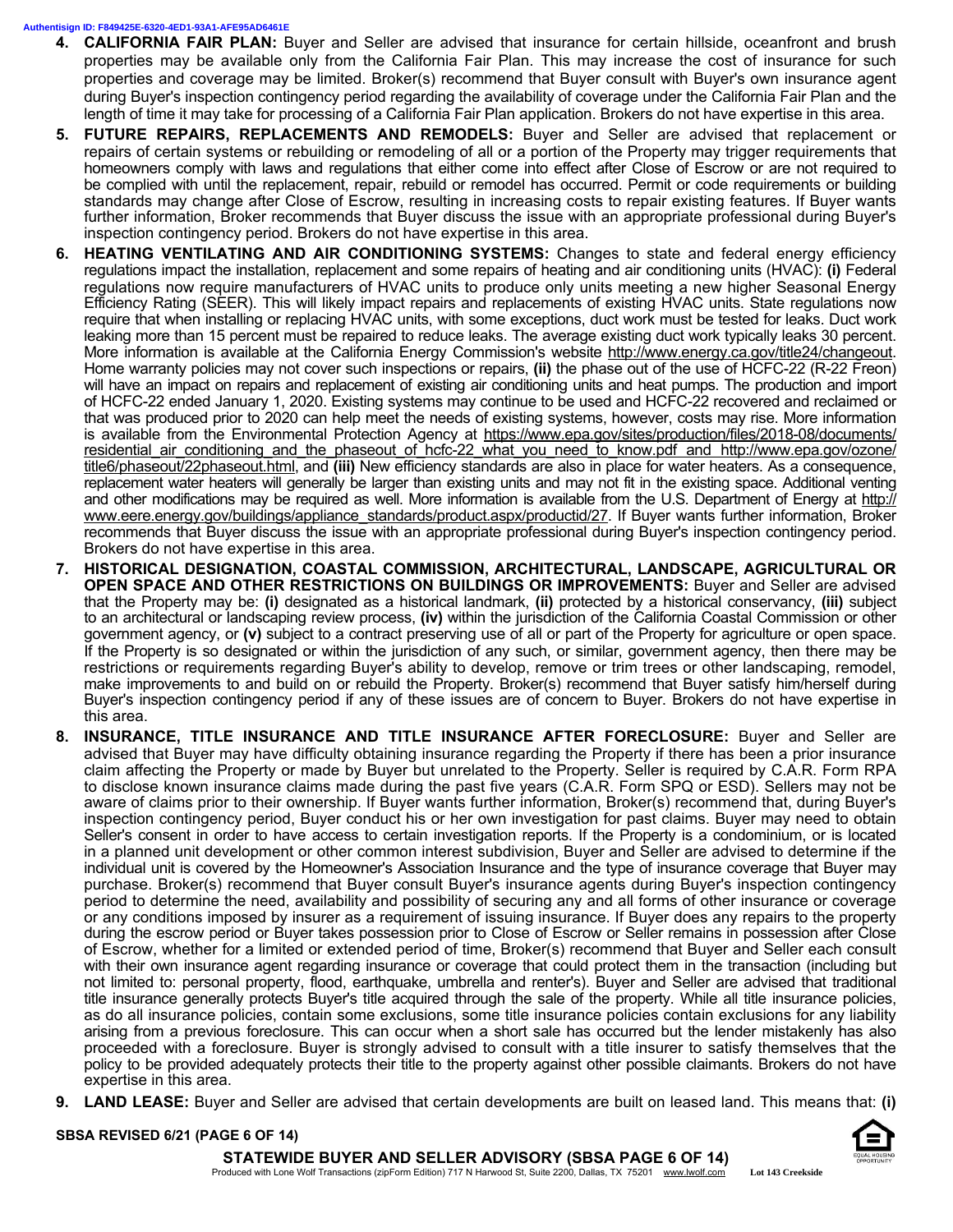Buyer does not own the land, (ii) the right to occupy the land will terminate at some point in time, (iii) the cost to lease the land may increase at some point in the future, and (iv) Buyer may not be able to obtain title insurance or may have to obtain a different type of title insurance. If Buyer wants further information, Broker recommends that Buyer discuss the issue with an attorney or other appropriate professional. Brokers do not have expertise in this area.

- 10. MARIJUANA, CANNABIS, AND METHAMPHETAMINE LABS: Buyer and Seller are advised that California law permits individual patients to cultivate, possess and use marijuana for medical purposes. Furthermore, California law permits primary caregivers, lawfully organized cooperatives, and collectives to cultivate, distribute and possess marijuana for medicinal purposes. California law also allows recreational use of marijuana for adults, as well as limited rights for individuals to grow and cultivate marijuana, and rights of others, subject to a licensing process, to grow, cultivate and distribute marijuana for recreational use. California's medical and recreational marijuana laws are in direct conflict with federal law which recognizes no lawful use for marijuana and has no exemptions for medical use. Federal criminal penalties, some of which mandate prison time, remain in effect for the possession, cultivation and distribution of marijuana. Buyer and Seller are strongly advised to seek legal counsel as to the legal risks and issues surrounding owning or purchasing a property where medical or any other marijuana activity is taking place. Marijuana storage, cultivation and processing carry the risk of causing mold, fungus or moisture damage to a property, additionally, some properties where marijuana has been cultivated have had alterations to the structure or the electrical system which may not have been done to code or with permits and may affect the safety of the structure or the safe operation of the electrical system. Buyer is strongly advised to retain an environmental hygienist contractor and other appropriate professionals to inspect a property where medical or any other marijuana activity has taken place. Broker recommends that Buyer and Seller involved with a property where there is medical marijuana activity or where it may take place review the California Attorney General's Guidelines for the "Security and Non-Diversion of Marijuana Grown for Medical Use" https://oag.ca.gov/system/files/attachments/press-docs/MEDICINAL%20CANNABIS%20Guidelines.pdf and the U.S. Department of Justice memo regarding marijuana prosecutions at https://www.justice.gov/opa/press-release/ file/1022196/download. Brokers do not have expertise in this area. While no state law permits the private production of methamphetamine, some properties have been the site of an illegal methamphetamine laboratory. State law imposes an obligation to notify occupants, a ban on occupying the property and clean up requirements when authorities identify a property as being contaminated by methamphetamine. Buyer is advised that a property where methamphetamine has been produced may pose a very serious health risk to occupants. Buyer is strongly advised to retain an environmental hygienist contractor or other appropriate professionals to inspect the property if methamphetamine production is suspected to have taken place. Brokers do not have expertise in this area.
- 11. OWNER'S TITLE INSURANCE: The Truth in Lending/RESPA integrated disclosure (TRID) established by the Consumer Financial Protection Bureau (CFPB) requires that lenders must tell borrowers that title insurance is "optional." While obtaining an owner's policy of title insurance may be "optional", it may be a contractual requirement as between Buyer and Seller. Furthermore, California Civil Code § 1057.6 requires that Buyers be provided with the following notice: "IMPORTANT: IN A PURCHASE OR EXCHANGE OF REAL PROPERTY, IT MAY BE ADVISABLE TO OBTAIN TITLE INSURANCE IN CONNECTION WITH THE CLOSE OF ESCROW SINCE THERE MAY BE PRIOR RECORDED LIENS AND ENCUMBRANCES WHICH AFFECT YOUR INTEREST IN THE PROPERTY BEING ACQUIRED. A NEW POLICY OF TITLE INSURANCE SHOULD BE OBTAINED IN ORDER TO ENSURE YOUR INTEREST IN THE PROPERTY THAT YOU ARE ACQUIRING."

Additionally, even the CFPB on its "ask CFPB" "What is owner's title insurance?" page advises "You may want to buy an owner's title insurance policy, which can help protect your financial interest in the home." Moreover, not obtaining an owner's policy may increase the cost of the lender's policy (required by most lenders), possibly require the separate purchase of a preliminary title report, and may have an impact on the sale of the Property in the future.

Buyers who decide to opt out of obtaining an owner's title insurance policy are acting against the advice of Brokers as well as the advice provided in the California Civil Code § 1057.6 and by the CFPB. Brokers do not have expertise in this area.

- 12. RENT AND EVICTION CONTROL LAWS AND ORDINANCES: Buyer and Seller are advised that California and some cities and counties impose or may impose restrictions that limit the rent that can be charged to a tenant, the maximum number of tenants who can occupy the property, the right of a landlord to terminate a tenancy and the costs to do so. If Buyer wants further information, Broker(s) recommend that Buyer investigate the issue with an appropriate government authority or HOA during Buyer's inspection contingency period. Brokers do not have expertise in this area.
- 13. RETROFIT, BUILDING REQUIREMENTS, AND POINT OF SALE REQUIREMENTS: Buyer and Seller are advised that state and local Law may require (i) the installation of operable smoke detectors, (ii) bracing or strapping of water heaters, and (iii) upon sale completion of a corresponding written statement of compliance that is delivered to Buyer. Although not a point of sale or retrofit obligation, state law may require the property to have operable carbon monoxide detection devices. Additionally, some city and county governments may impose additional retrofit standards at time of sale including, but not limited to, installing or retrofitting low-flow toilets and showerheads, gas shut-off valves, fireplaces, and tempered glass. Further, there may be potential health impacts from air pollution caused from burning wood. Exposure to particulate matter from the smoke may cause short-term and long-term health effects. Buyers should consult with licensed professional to inspect, properly maintain, and operate a wood burning stove or fireplace. Broker(s) recommend that Buyer and Seller consult with the appropriate government agencies, inspectors, and other professionals to determine the retrofit standards for the Property, the extent to which the Property complies with such standards, and the costs, if any, of compliance. Brokers do not have expertise in this area.
- 14. SHORT TERM RENTALS AND RESTRICTIONS: Buyer and Seller are advised that some cities, counties and Homeowner Associations (HOAs) do impose or may impose restrictions that limit or prohibit the right of the owner or occupant to rent-



SBSA REVISED 6/21 (PAGE 7 OF 14)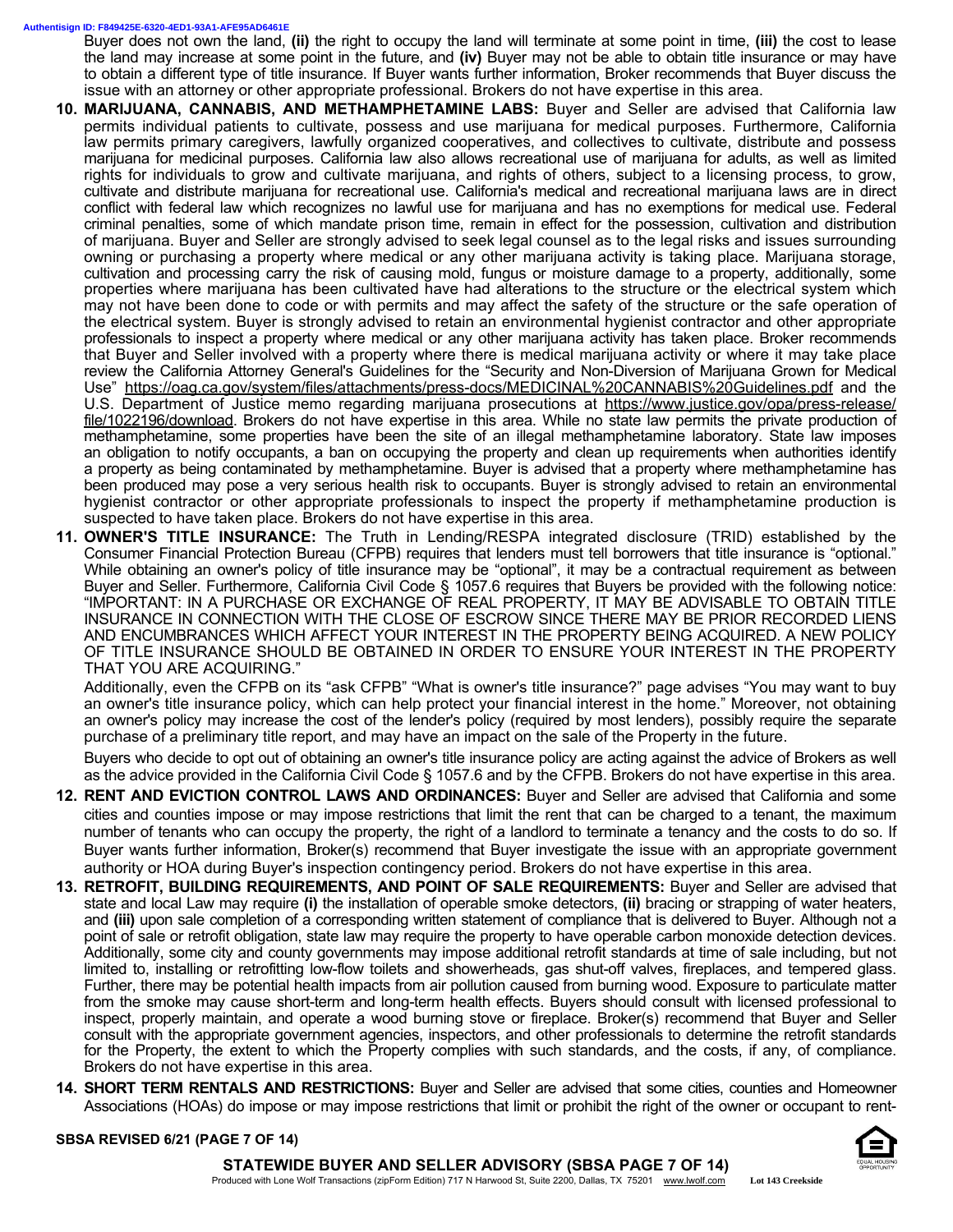out the Property for short periods of time (usually 30 Days or less). In short term rentals, as well as all rentals, Buyer and Seller are advised to seek assistance to ensure compliance with all fair housing laws and regulations. If Buyer wants further information, Broker(s) recommend that Buyer investigate the issue with an appropriate government authority or HOA during Buyer's inspection contingency period. Brokers do not have expertise in this area.

- 15. VIEWS: Buyer and Seller are advised that present views from the Property may be affected by future development or growth of trees and vegetation on adjacent properties and any other property within the line of sight of the Property. Brokers make no representation regarding the preservation of existing views. If Buyer wants further information, Broker(s) recommend that Buyer review covenants, conditions and restrictions, if any, and contact neighboring property owners, government agencies and homeowner associations, if any, during Buyer's inspection contingency period. Brokers do not have expertise in this area.
- 16. SWIMMING POOL, SECURITY AND SAFETY: Buyer and Seller are advised that state and local Law may require the installation of barriers, anti-entrapment grates, access alarms, self-latching mechanisms, pool covers, exit alarms and/ or other measures to decrease the risk to children and other persons of existing swimming pools and hot tubs, as well as various fire safety and other measures concerning other features of the Property. Compliance requirements differ from city to city and county to county. Unless specifically agreed, the Property may not be in compliance with these requirements. If Buyer wants further information, Broker(s) recommend that Buyer contact local government agencies about these restrictions and other requirements. State law requires that new pools and spas be equipped with at least two of seven specified drowning prevention safety features. Home inspectors have a statutory obligation to perform a non-invasive physical examination of the pool area to identify which safety features are present. Brokers do not have expertise in this area.
- 17. WATER SHORTAGES AND CONSERVATION: Buyer and Seller are advised that the Property may be located in an area that could experience water shortages. The policies of local water districts and the city or county in which the Property is located can result in the occurrence of any or all of the following: (i) limitations on the amount of water available to the Property, (ii) restrictions on the use of water, and (iii) an increasingly graduated cost per unit of water use, including, but not limited to, penalties for excess usage. For further information, Broker recommends that Buyer contact the supplier of water to the Property regarding the supplier's current or anticipated policies on water usage and to determine the extent to which those policies may affect Buyer's intended use of the Property. If the Property is serviced by a private well, Buyer is advised that drought conditions and/or a low water table may make it necessary to arrange, through a private supplier, for delivery of water to the Property. Buyers should contact water truck companies for the costs involved. Brokers do not have expertise in this area.
- 18. 1915 IMPROVEMENT BOND MELLO-ROOS COMMUNITY DISTRICT, AND OTHER ASSESSMENT DISTRICTS: Buyer and Seller are advised that the Property may be subject to an improvement bond assessment under the Improvement Bond Act of 1915, a levy of a special tax pursuant to a Mello-Roos Community Facilities district, and/or a contractual assessment as provided in § 5898.24 of the Streets And Highways Code or other assessment districts. Seller is generally required to make a good faith effort to obtain a disclosure notice from any local agency collecting such taxes and deliver such notice to Buyers. If there is a question as to whether an existing bond or assessment will be prorated as of the close of escrow, or whether Seller will pay off the bond or assessment at close of escrow, Buyers are advised to discuss the matter with the appropriate entity and address the responsibility for payment in negotiations for the purchase agreement or amendment prior to removing contingencies. Some cities and other localities have begun, or have the intention to begin, the process of requiring the replacement of utility poles by requiring that utility lines be buried underground. These projects can result in special tax assessments and set-up costs that are imposed on individual property owners. Brokers do not have expertise in this area.

## C. Off-Site and Neighborhood Conditions

- 1. GOLF COURSE DISCLOSURES: Buyer and Seller are advised that if the Property is located adjacent to or near a golf course the following may apply: (i) Stray golf balls − Any residence near a golf course may be affected by errant golf balls, resulting in personal injury or destruction to property. Golfers may attempt to trespass on adjacent property to retrieve golf balls even though the project restrictions may expressly prohibit such retrieval. (ii) Noise and lighting − The noise of lawn mowers irrigation systems and utility vehicles may create disturbances to homeowners. Maintenance operations may occur in the early morning hours. Residents living near the clubhouse may be affected by extra lighting, noise, and traffic. (iii) Pesticides and fertilizer use − A golf course may be heavily fertilized, as well as subjected to other chemicals during certain periods of the year. (iv) Irrigation system - Golf course sprinkler systems may cause water overspray upon adjacent property and structures. Also the irrigation system of a golf course may use reclaimed and retreated wastewater. (v) Golf carts − Certain lots may be affected more than others by the use of golf carts. Lots adjacent to a tee or putting green may be subject to noise disturbances and loss of privacy. (vi) Access to golf course from residences − It is likely that most residences will not have direct access from their lots to the golf course. The project restrictions may disclaim any right of access or other easements from a resident's lot onto the golf course. (vii) View obstruction − Residents living near a golf course may have their views over the golf course impacted by maturing trees and landscaping or by changes to the course's configuration. (viii) Water restrictions − As some municipalities face water shortages, the continued availability of water to the golf course may be restricted or otherwise reduced by the local water agency. If Buyer wants further information, Broker(s) recommend that Buyer contact the local water agency regarding this matter. Brokers do not have expertise in this area.
- 2. NEIGHBORHOOD, AREA, PERSONAL FACTORS, BUYER INTENDED USE, HIGH SPEED RAILS, AND SMOKING RESTRICTIONS: Buyer and Seller are advised that the following may affect the Property or Buyer's intended use of it:



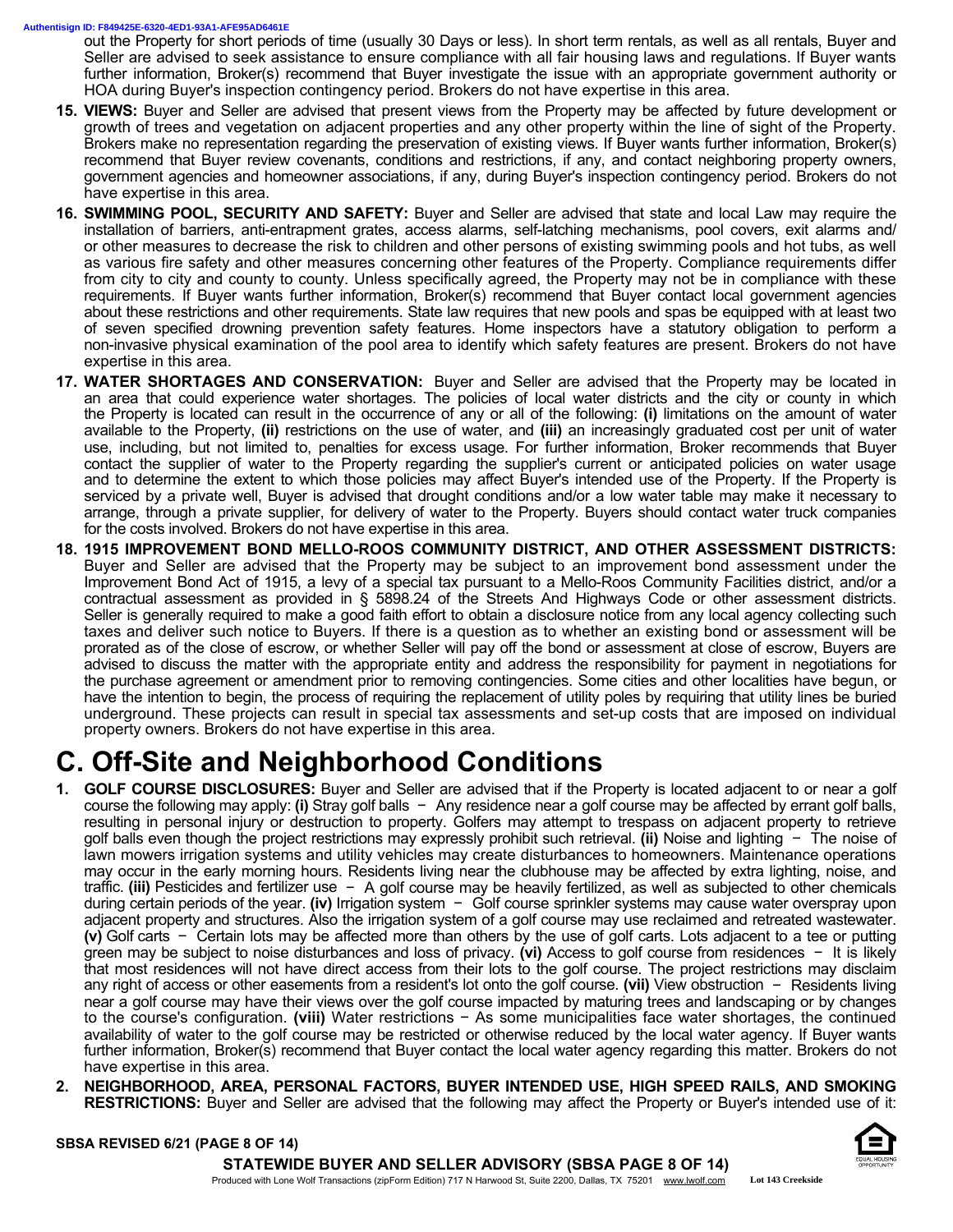neighborhood or area conditions, including schools, proximity and adequacy of law enforcement, crime, fire protection, other government services, availability, adequacy and cost of any speed-wired, wireless internet connections or other telecommunications or other technology services and installations, proximity to medical marijuana growing or distribution locations, cell phone towers, manufacturing, commercial, industrial, airport or agricultural activities or military ordnance locations, existing and proposed transportation, construction, and development, any other source that may affect noise, view, traffic, or odor, wild and domestic animals, susceptibility to tsunami and adequacy of tsunami warnings, other nuisances, hazards, or circumstances, protected species, wetland properties, botanical diseases, historic or other governmentally-protected sites or improvements, cemeteries, conditions and influences of significance to certain cultures and/or religions, and personal needs, requirements and preferences of Buyer and FAA requirements for recreational and non-recreational use of Unmanned Aircraft Systems (UAS) (drones) (see UAS frequently asked questions http:// www.faa.gov/uas/faqs/). California is potentially moving toward high speed rail service between Northern and Southern California. This rail line could have an impact on the Property if it is located nearby. More information on the timing of the project and routes is available from the California High-Speed Rail Authority at www.cahighspeedrail.ca.gov/. The State of California has long-standing no smoking laws in place restricting smoking in most business and some public spaces. Local jurisdictions may enact laws that are more restrictive than state law. Many California cities have enacted restrictions on smoking in parks, public sidewalks, beaches and shopping areas. Some jurisdictions have restrictions entirely banning smoking inside privately owned apartments and condominiums as well as in the common areas of such structures, or limiting smoking to certain designated areas. If Buyer wants further information, Broker(s) recommend that Buyer contact local government agencies about these restrictions. Brokers do not have expertise in this area.

- 3. NEIGHBORHOOD NOISE SOURCES: Buyer and Seller are advised that even if the Property is not in an identified airport noise influence area, the Property may still be subject to noise and air disturbances resulting from airplanes and other aircraft, commercial or military or both, flying overhead. Other common sources of noise include nearby commercial districts, schools, traffic on streets, highways and freeways, trains and general neighborhood noise from people, dogs and other animals. Noise levels and types of noise that bother one person may be acceptable to others. Buyer is advised to satisfy him/herself with regard to any sources of and amounts of noise at different times of day and night. Brokers do not have expertise in this area.
- 4. SCHOOLS: Buyer and Seller are advised that children living in the Property may not, for numerous reasons, be permitted to attend the school nearest the Property. Various factors including, but not limited to, open enrollment policies, busing, overcrowding and class size reductions may affect which public school serves the Property. School district boundaries are subject to change. Buyer is advised to verify whether the Property is now, and at the Close of Escrow will be, in the school district Buyer understands it to be in and whether residing in the Property entitles a person to attend any specific school in which that Buyer is interested. Broker(s) recommend that Buyer contact the local school or school district for additional information during Buyer's inspection contingency period. Brokers do not have expertise in this area.
- 5. UNDERGROUND PIPELINES AND UTILITIES: Throughout California underground pipelines transport natural gas, liquid fuel and other potentially hazardous materials. These pipelines may or may not provide utility services to the Property. Information about the location of some of the pipelines may be available from a company that also provides disclosures of natural and other hazards or from other sources of public maps or records. Proximity to underground pipelines, in and of itself, does not affirmatively establish the risk or safety of the property. If Buyer wants further information about these underground pipelines and utilities, Buyer is advised to consult with appropriate experts during Buyer's inspection contingency period. Brokers do not have expertise in this area.
- 6. WILDLIFE: California is the home to many species of wildlife. The location of homes in California continues to expand into areas that are the natural habitat of wildlife and the Property may be in such an area. Wildlife may become a nuisance especially if the availability of their natural sources of food or water is limited. Buyer should investigate the need to implement mitigation measures at the Property including but not limited to the use of animal-resistant garbage containers, and other appropriate measures depending on the species and habitat involved. Brokers do not have expertise in this area.
- 7. SEA LEVEL RISE/COASTAL PROPERTIES: Sea level rise has the potential to affect coastal residents, recreation, and development. Coastal communities may or may not have addressed the potential impact. The following is a nonexclusive list of issues that may be impacted by sea level rise: (i) Shoreline, beach and bluff erosion; and sand replacement requirements; (ii) The effectiveness of seawalls and bulkheads, whether built with or without permits; (iii) Seaward construction, development or improvement to existing structures; (iv) The enactment of geological hazard abatement districts and assessments; and  $(v)$  The determination of the "mean high tide line" which is used to figure out the property's boundary. Buyer is advised to consult with appropriate professionals, including having a geological inspection, to identify the effect of the listed conditions, if any, on the property. Brokers do not have expertise in this area.

Below is a non-exhaustive list of potential resources provided as a starting point for Buyer investigations into sea level rise, and not as an endorsement or guarantee that any federal, state, county, city or other resource will provide complete advice.

- A. California Coastal Commission contact information: https://www.coastal.ca.gov/contact/#/
- **B.** State Lands Commission contact information: https://www.slc.ca.gov/contact-us/
- C. National Oceanic and Atmospheric Administration (sea level rise page): https://search.usa.gov/search?affiliate= csc\_search\_all&query=sea=level=rise&submit=submit
- D. California Coastal Commission (sea level rise page): https://www.coastal.ca.gov/climate/slr/
- E. Coastal Adaptation Planning Guidance: Residential Development (draft); California Coastal Commission: https:// www.coastal.ca.gov/climate/slr/vulnerability-adaptation/residential/



SBSA REVISED 6/21 (PAGE 9 OF 14)

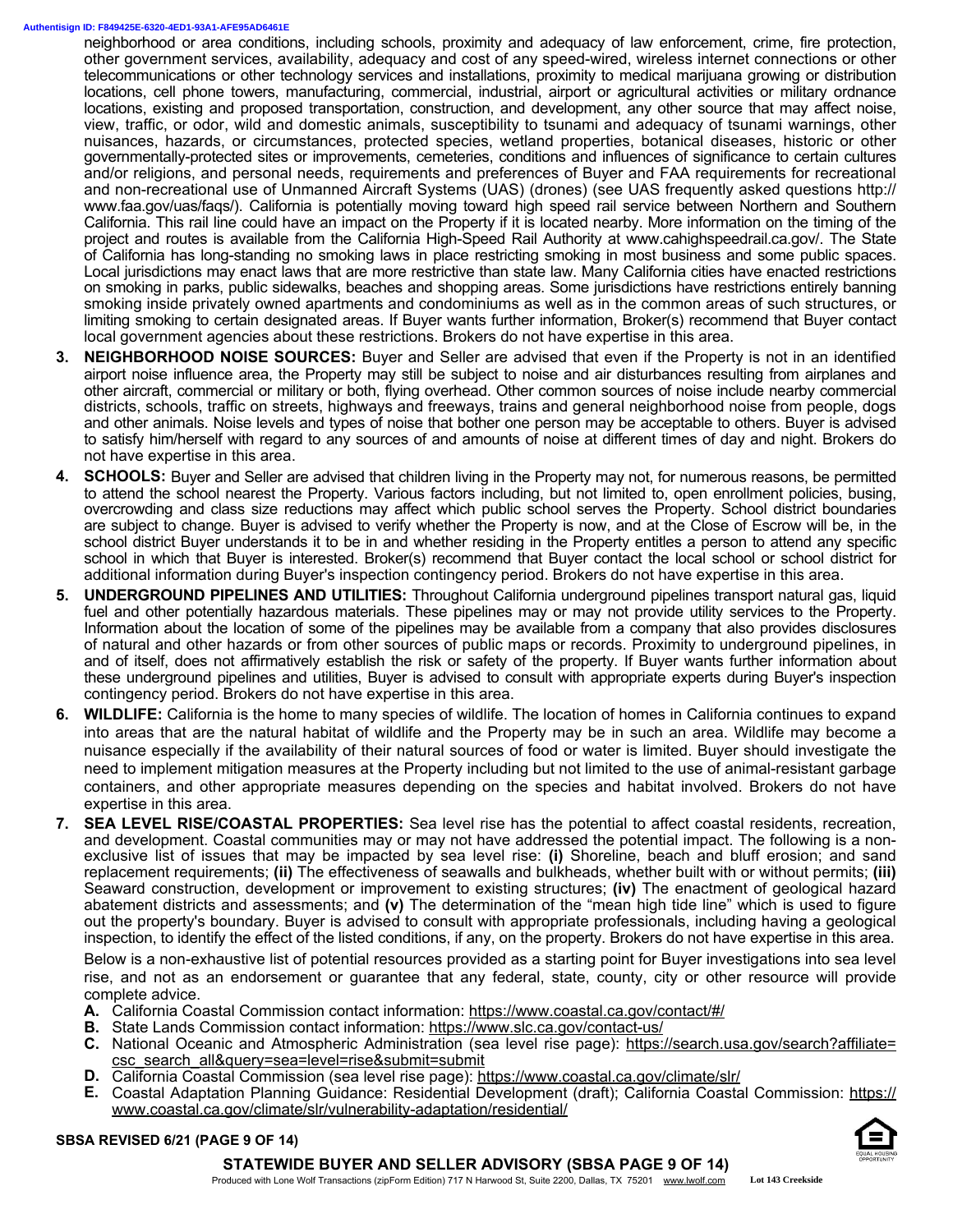## D. Legal Requirements (Federal, State and Local)

- 1. DEATH ON THE PROPERTY: California Civil Code § 1710.2 protects a seller from: (i) failing to disclose a death on the property that occurred more than 3 years before a buyer has made an offer on a property; and (ii) failing to disclose if an occupant of a property was afflicted with HIV/AIDS, regardless of whether a death occurred or if so, when § 1710.2 does not protect a seller from making a misrepresentation in response to a direct inquiry. If the Buyer has any concerns about whether a death occurred on the Property or the manner, location, details or timing of a death, the buyer should direct any specific questions to the Seller in writing. Brokers do not have expertise in this area.
- 2. **EARTHQUAKE FAULT ZONES AND SEISMIC HAZARD ZONES:** Buyer and Seller are advised that California Public Resources Code §§ 2622 and 2696 require the delineation and mapping of "Earthquake Fault Zones" along known active faults and "Seismic Hazard Zones" in California. Affected cities and counties must regulate certain development projects within these zones. Construction or development on affected properties may be subject to the findings of a geological report prepared by a registered California geologist. Generally, Seller must disclose if the Property is in such a zone and can use a research company to aid in the process. If Buyer wants further information, Broker recommends that, during Buyer's inspection contingency period, Buyer make independent inquiries with such research companies or with appropriate government agencies concerning the use and improvement of the Property. Buyer is advised that there is a potential for earthquakes and seismic hazards even outside designated zones. Brokers do not have expertise in this area.
- EPA's LEAD-BASED PAINT RENOVATION, REPAIR AND PAINTING RULE: The new rule requires that contractors and maintenance professionals working in pre-1978 housing, child care facilities, and schools with lead-based paint be certified; that their employees be trained; and that they follow protective work practice standards. The rule applies to renovation, repair, or painting activities affecting more than six square feet of lead-based paint in a room or more than 20 square feet of lead-based paint on the exterior. Enforcement of the rule begins October 1, 2010. See the EPA website at http://www.epa.gov/lead for more information. Buyer and Seller are advised to consult an appropriate professional. Brokers do not have expertise in this area.
- 4. FIRE HAZARDS: Buyer and Seller are advised that fires annually cause the destruction of thousands of homes. Due to varied climate and topography, certain areas have higher risks of fires than others. Certain types of materials used in home construction create a greater risk of fire than others. If the Property is located within a State Fire Responsibility Area or a Very High Fire Hazard Zone, generally Seller must disclose that fact to Buyer under California Public Resources Code § 4136 and California Government Code §§ 51178 and 51183.5, and may use a research company to aid in the process. Owners of property may be assessed a fire prevention fee on each structure on each parcel in such zones. The fee may be adjusted annually commencing July 1, 2013. If Buyer wants further information, Broker recommends that, during Buyer's inspection contingency period, Buyer contact the local fire department and Buyer's insurance agent regarding the risk of fire. Buyer is advised that there is a potential for fires even outside designated zones. Brokers do not have expertise in this area.
- 5. FIRPTA/CALIFORNIA WITHHOLDING: Buyer and Seller are advised that: (i) Internal Revenue Code § 1445, as of February 17, 2016, requires a Buyer to withhold and to remit to the Internal Revenue Service 15% of the purchase price of the property if the Seller is a non-resident alien, unless an express exemption applies. Only 10% needs to be withheld if the Buyer acquires the property as Buyer's residence and the price does not exceed \$1,000,000. Seller may avoid withholding by providing Buyer a statement of non-foreign status. The statement must be signed by Seller under penalty of perjury and must include Seller's tax identification number. Buyer can also avoid having to withhold Federal taxes from Seller's Proceeds if the property price is \$300,000 or less, and the Buyer signs an affidavit stating Buyer intends to occupy the property as a principal residence. (ii) California Revenue and Taxation Code § 18662 requires that a Buyer withhold and remit to the California Franchise Tax Board 3 1/3% of the purchase price of the property unless the Seller signs an affidavit that the property was the Seller's (or the decedent's, if a trust or probate sale) principal residence or that the sales price is \$100,000 or less or another express exemption applies. Exemptions from withholding also apply to legal entities such as corporations, LLCs, and partnerships. Brokers cannot give tax or legal advice. Broker recommends that Buyer and Seller seek advice from a CPA, attorney or taxing authority. Brokers do not have expertise in this area.
- 6. FLOOD HAZARDS: Buyer and Seller are advised that if the Property is located within a Special Flood Hazard Area, as designated by the Federal Emergency Management Agency (FEMA), or an area of Potential Flooding pursuant to California Government Code § 8589.3, generally Seller must disclose this fact to Buyer and may use a research company to aid in the process. The National Flood Insurance Program was established to identify all flood plain areas and establish flood-risk zones within those areas. The program mandates flood insurance for properties within high-risk zones if loans are obtained from a federally-regulated financial institution or are insured by any agency of the United States Government. The extent of coverage and costs may vary. If Buyer wants further information, Broker(s) recommend that Buyer consult his or her lender and/or insurance agent during Buyer's inspection contingency period. Buyer is advised that there is a potential for flooding even outside designated zones. Brokers do not have expertise in this area.
- 7. MEGAN'S LAW DATABASE DISCLOSURE: Notice: Pursuant to § 290.46 of the Penal Code, information about specific registered sex offenders is made available to the public via an Internet Web site maintained by the Department of Justice at http://www.meganslaw.ca.gov/. Depending on an offender's criminal history, this information will include either the address at which the offender resides or the community of residence and ZIP Code in which he or she resides. (Neither Seller nor Brokers, in any, are required to check this website. If Buyer wants further information, Buyer should obtain information directly from this website.) Brokers do not have expertise in this area.



SBSA REVISED 6/21 (PAGE 10 OF 14)

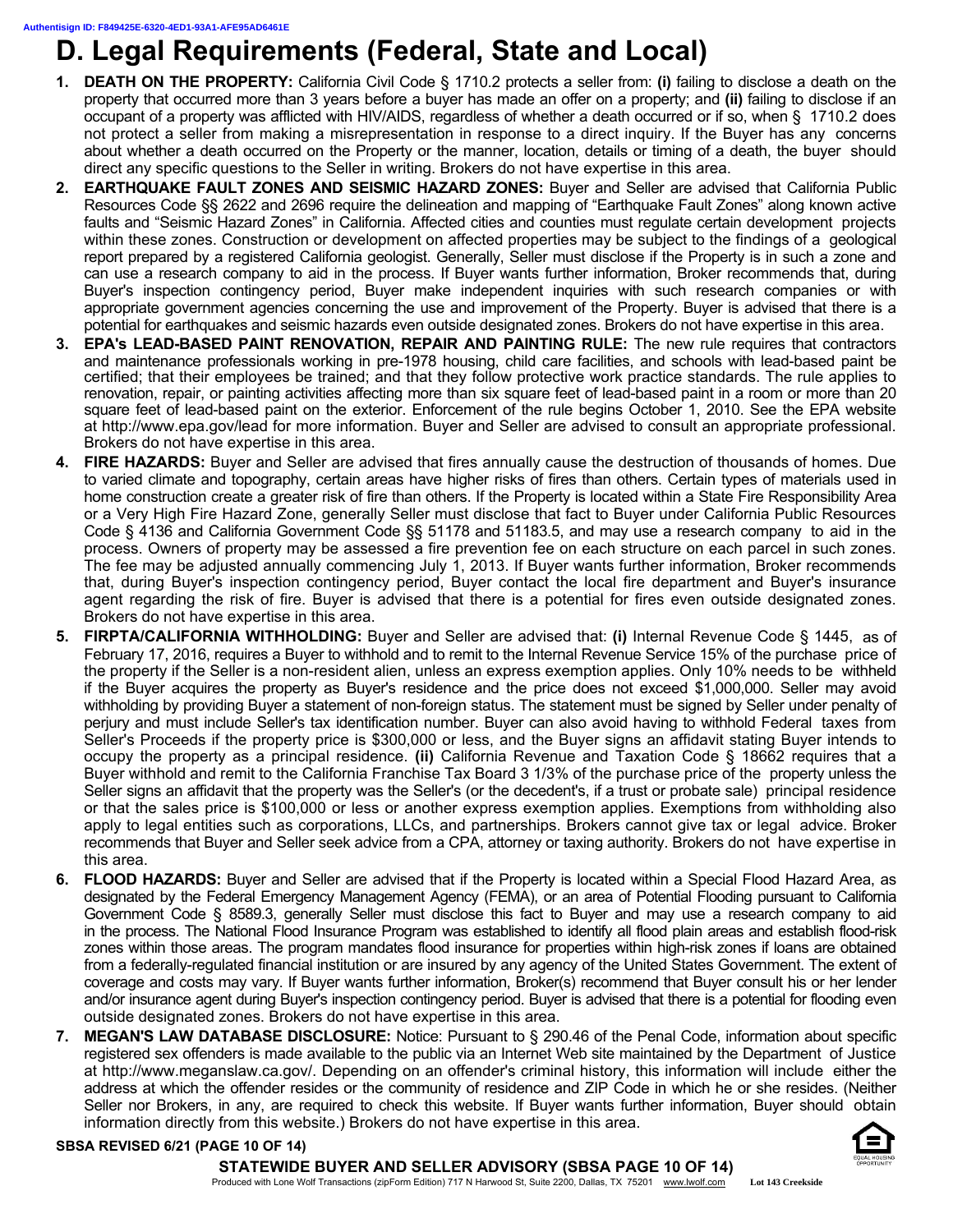8. NOTICE OF YOUR SUPPLEMENTAL PROPERTY TAX BILL; ACCURATE SALES PRICE REPORTING: Buyer and Seller are advised that pursuant to Civil Code § 1102.6(c), Seller, or his or her agent, is required to provide the following notice to the Buyer:

"California property tax law requires the Assessor to revalue real property at the time the ownership of property changes. Because of this law, you may receive one or two supplemental tax bills, depending on when your loan closes.

The supplemental tax bills are not mailed to your lender. Even if you have arranged for your property tax payments to be paid through an impound account, the supplemental tax bills will not be paid by your lender. It is your responsibility to pay these supplemental bills directly to the Tax Collector. If you have any questions concerning this matter, please call your Tax Collector's Office."

Although the notice refers to loan closing as a trigger, it is actually the change of ownership which triggers this reassessment of property taxes. Therefore, the Property can be reassessed even if there is no loan involved in the purchase of the Property. The Purchase Agreement may allocate supplemental tax bills received after the Close of Escrow to the Buyer. A change (preliminary change) of ownership form is generally required to be filed by the Buyer with the local taxing agency. The form identifies the sales price of the Property. An assessor may value the Property at its fair market value regardless of the sales price declared by the Buyer. If Buyer wants further information concerning these matters, Broker(s) recommend that Buyer discuss the issue with the County Assessor or Tax Collector or their own tax or legal advisor. Brokers do not have expertise in this area.

9. ZONE MAPS MAY CHANGE: Maps that designate, among other things, Earthquake Fault Zones, Seismic Hazard Zones, State Fire Responsibility Areas, Very High Fire Hazard Zones, Special Flood Hazard Areas, and Potential Flooding Areas are occasionally redrawn by the applicable Government Agency. Properties that are currently designated in a specified zone or area could be removed and properties that are not now designated in a specified zone or area could be placed in one or more such zones or areas in the future. A property owner may dispute a FEMA flood hazard location by submitting an application to FEMA. Brokers do not have expertise in this area.

## E. Contract Related Issues and Terms

- 1. **ARBITRATION:** Buyer and Seller are advised that arbitration is a process by which the disputing parties hire a neutral person to render a binding decision. Generally, arbitration is faster and less expensive than resolving disputes by litigating in court. The rules are usually less formal than in court, and it is a private process not a matter of public record. By agreeing to arbitration, the parties give up the right to a jury trial and to appeal the arbitrator's decision. Arbitration decisions have been upheld even when arbitrators have made a mistake as to the law or the facts. If the parties agree to arbitration, then after first attempting to settle the dispute through mediation, any dispute arising out of their agreement (with a few limited exceptions) must be submitted to binding arbitration. Buyer and Seller must weigh the benefits of a potentially quicker and less expensive arbitration against giving up the right to a jury trial and the right to appeal. Brokers cannot give legal advice regarding these matters. Buyers and Sellers must decide on their own, or with the advice of legal counsel, whether to agree to arbitration. Brokers do not have expertise in this area.
- 2. **ELECTRONIC SIGNATURES:** The ability to use electronic signatures to sign legal documents is a great convenience, facilitating the ability to send and receive documents and reach agreement in a real estate transaction. However, Buyers and Sellers are cautioned to carefully read each provision. Arrows indicating "sign here" are merely there for the convenience of finding the next signature line. Only sign if you have taken the time necessary to read each document thoroughly, have full knowledge, and consent to the terms provided in the document. Brokers strongly advise Buyers and Sellers to read the entire document before signing even if they have reviewed an earlier draft. Do not just scroll through or skip to the next signature line. You are signing a legally binding agreement. Read it carefully. Ask your Broker, Agent or legal advisor if you have questions or do not understand a provision, and sign only if you agree to be bound by the terms. Brokers do not have expertise in this area.
- **3. ESCROW FUNDS:** Buyer and Seller are advised that California Insurance Code § 12413.1 provides that escrow companies cannot disburse funds unless there are sufficient "good funds" to cover the disbursement. "Good funds" are defined as cash, wire transfers and cashiers' or certified checks drawn on California depositories. Escrow companies vary in their own definitions of "good funds." Broker(s) recommend that Buyer and Seller ask the escrow company regarding its treatment of "good funds." All samples and out-of-state checks are subject to waiting periods and do not constitute "good funds" until the money is physically transferred to and received by the escrow holder. Brokers do not have expertise in this area.
- 4. HOME WARRANTY: Buyer and Seller are advised that Buyer and Seller can purchase home warranty plans covering certain standard systems of the Property both before and after Close of Escrow. Seller can obtain coverage for the Property during the listing period. For an additional premium, an upgraded policy providing additional coverage for air conditioning, pool and spa and other features can be purchased. Home warranties do not cover every aspect of the Property and may not cover inspections or upgrades for repairs required by state or federal laws or pre-existing conditions. Broker(s) recommend that Buyer review the policy for details. Brokers do not have expertise in this area.
- 5. IDENTIFICATION OF NATURAL PERSONS BEHIND SHELL COMPANIES IN ALL-CASH TRANSACTIONS:

The U.S. Treasury Department's Financial Crimes Enforcement Network (FinCEN) has issued Geographic Targeting Orders (GTOs) targeting alleged money laundering risk in the real estate sector. The GTOs will temporarily require



SBSA REVISED 6/21 (PAGE 11 OF 14)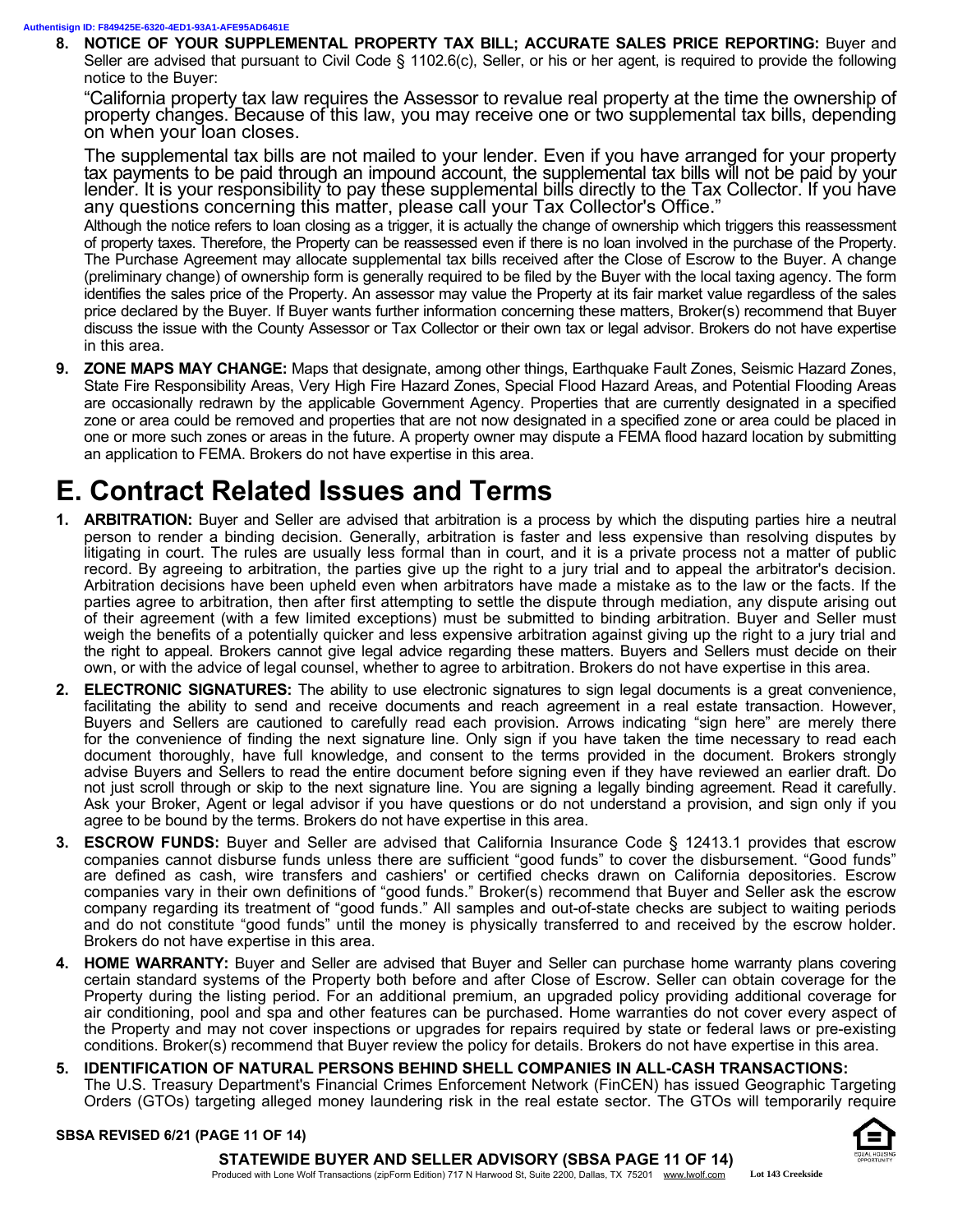U.S. title insurance companies to identify the natural persons behind shell companies used to pay "all cash" for high- end residential real estate in certain major metropolitan areas. FinCEN explained that it remains concerned that all- cash purchases (i.e., those without bank financing) may be conducted by individuals attempting to hide their assets and identity by purchasing residential properties through limited liability companies or other similar structures. Since the original issuance, the GTOs have been renewed and may continue to be renewed. The GTOs cover the following areas in California: Los Angeles, San Francisco, San Mateo, Santa Clara and San Diego Counties. The monetary thresholds for each county is \$300,000. GTOs have helped law enforcement identify possible illicit activity. FinCEN reported that a significant portion of covered transactions have dictated possible criminal activity associated with the individuals reported to be the beneficial owners behind shell company purchasers. Brokers do not have expertise in this area.

- 6. LIQUIDATED DAMAGES: Buyer and Seller are advised that a liquidated damages clause is a provision Buyer and Seller can use to agree in advance to the amount of damages that a seller will receive if a buyer breaches the Agreement. The clause usually provides that a seller will retain a buyer's initial deposit paid if a buyer breaches the agreement, and generally must be separately initialed by both parties and meet other statutory requirements to be enforceable. For any additional deposits to be covered by the liquidated damages clause, there generally must be another separately signed or initialed agreement (see C.A.R. Form RID). However, if the Property contains from 1 to 4 units, one of which a buyer intends to occupy, California Civil Code § 1675 limits the amount of the deposit subject to liquidated damages to 3% of the purchase price. Even though both parties have agreed to a liquidated damages clause, an escrow company will usually require either a judge's or arbitrator's decision or instructions signed by both parties in order to release a buyer's deposit to a seller. Buyers and Sellers must decide on their own, or with the advice of legal counsel, whether to agree to a liquidated damages clause. Brokers do not have expertise in this area.
- 7. MEDIATION: Buyer and Seller are advised that mediation is a process by which the parties hire a neutral person to facilitate discussion and negotiation between the parties with the goal of helping them reach a settlement of their dispute. The parties generally share in the cost of this confidential, non-binding negotiation. If no agreement is reached, either party can pursue further legal action. Under C.A.R. Form RPA-CA: (i) the parties must mediate any dispute arising out of their agreement (with a few limited exceptions, such as matters within the jurisdiction of a small claims court) before they resort to arbitration or court, and (ii) if a party proceeds to arbitration or court without having first attempted to mediate the dispute, that party risks losing the right to recover attorney fees and costs even if he or she prevails. Brokers do not have expertise in this area.
- 8. NON CONFIDENTIALITY OF OFFERS: Buyer is advised that Seller or Listing Agent may disclose the existence, terms, or conditions of Buyer's offer, unless all parties and their agent have signed a written confidentiality agreement (such as C.A.R. Form CND). Whether any such information is actually disclosed depends on many factors, such as current market conditions, the prevailing practice in the real estate community, the Listing Agent's marketing strategy and the instructions of the Seller. Brokers do not have expertise in this area.
- 9. ONLINE OR WIRE FUNDS TRANSFERS: Instructions for the online or wire transfer of escrow deposits have been known to be intercepted by hackers who alter them so that Buyer's funds are actually wired to accounts controlled by criminals rather than the escrow company. Buyers should exercise extreme caution in making electronic funds transfers, verifying that the organization they are transferring funds to is, in fact, the escrow company and that their own bank account information is not being exposed. See C.A.R. Form WFA for further information. Brokers do not have expertise in this area.

# F. Other Factors Affecting Property

- 1. COMMUNITY ENHANCEMENT AND PRIVATE TRANSFER FEES: Buyer and Seller are advised that some areas or communities may have enhancement fees or user-type fees, or private transfer taxes and fees, over and above any stated fees. The Federal Housing Finance Agency has issued a rule that prohibits Fannie Mae and Freddie Mac from purchasing loans made on properties with private transfer fees if those fees were established on or after February 8, 2011. See title 12 Code of Federal Regulations § 1228 for more information and exceptions. Private transfer fees: (i) may last for a fixed period of time or in perpetuity, (ii) are typically calculated as a percentage of the sales price, and (iii) may have private parties, charitable organizations or interest-based groups as their recipients who may use the funds for social issues unrelated to the property. Brokers do not have expertise in this area.
- 2. GENERAL RECALL/DEFECTIVE PRODUCT/CLASS ACTION INFORMATION: Buyer and Seller are advised that government entities and manufacturers may at any time issue recall notices and/or warnings about products that may be present in the Property, and that these notices or warnings can change. The following nonexclusive, non-exhaustive list contains examples of recalled/defective products/class action information: horizontal furnaces, Whirlpool Microwave Hood Combination; RE-ConBuilding products roof tiles; Central Sprinkler Company Fire Sprinklers; Robert Shaw Water Heater Gas Control Valves; Trex Decking; water heaters; aluminum wiring; galvanized, abs, polybutylene PEX, KITEC® and copper pipe; and dry wall manufactured in China. There is no single, all-inclusive source of information on product recalls, defective products or class actions; however, the U.S. Consumer Product Safety Commission (CPSC) maintains a website that contains useful information. If Buyer wants further information regarding the items listed above, Broker(s) recommend that Buyer review the CPSC website at http://www.cpsc.gov/ during Buyer's inspection contingency period. Another source affiliated with the CPSC is http:// saferproducts.gov/ which allows a Buyer to search by product type or product name. Buyer may also search using the various search engines on the Internet for the specified product or products in question. Brokers recommend that Buyer satisfy themselves regarding recalled or defective products. Brokers will not determine if any aspect of the Property is subject to a recall or is affected by a class action lawsuit. Brokers do not have expertise in this area.



STATEWIDE BUYER AND SELLER ADVISORY (SBSA PAGE 12 OF 14)

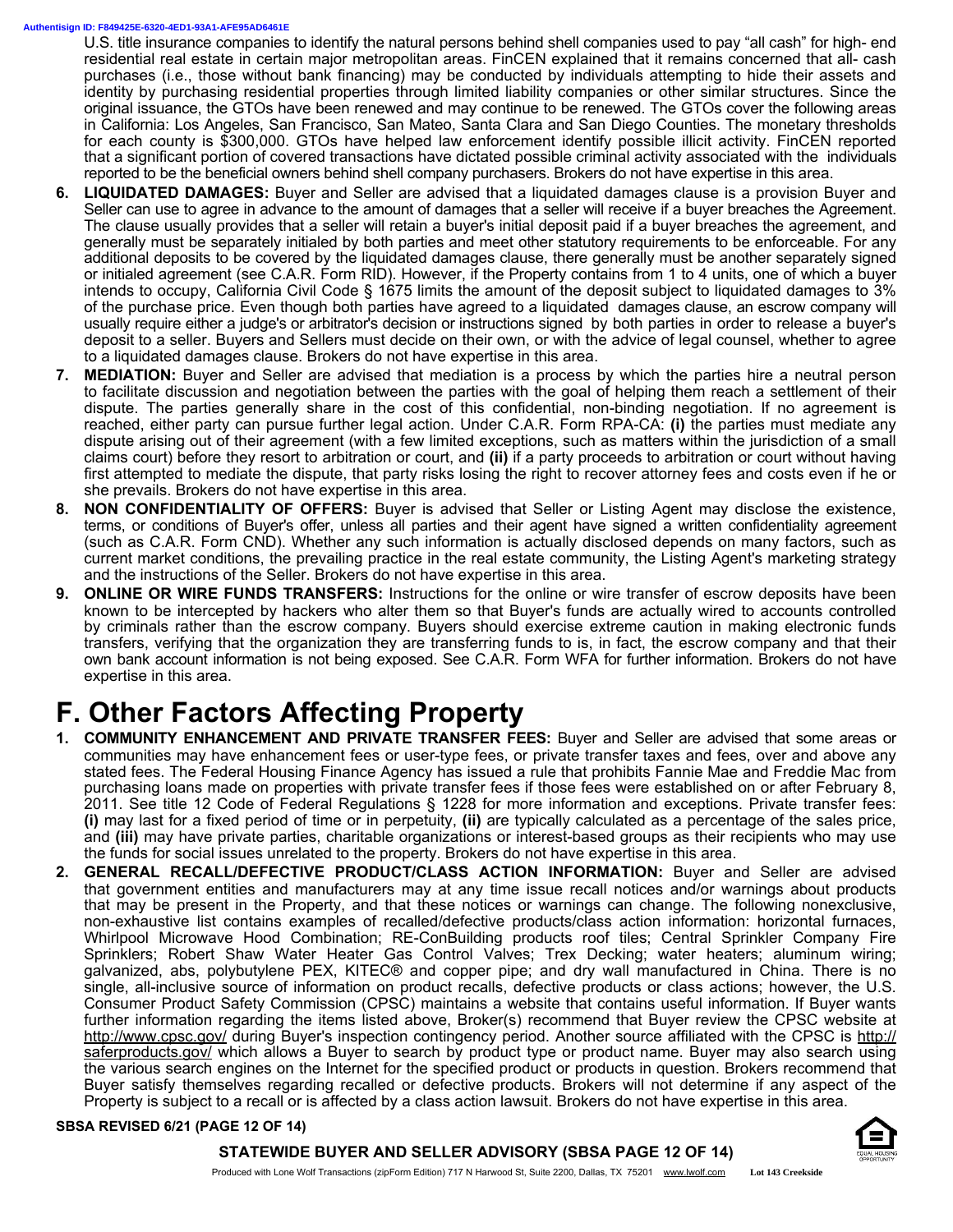- 3. HOMEOWNER ASSOCIATIONS AND COVENANTS, CONDITIONS AND RESTRICTIONS ("CC&Rs"); CHARGING STATIONS; FHA/VA APPROVAL: Buyer and Seller are advised that if the Property is a condominium, or located in a planned unit development, or in a common interest subdivision, there are typically restrictions on use of the Property and rules that must be followed. Restrictions and rules are commonly found in Declarations and other governing documents. Further there is likely to be a homeowner association (HOA) that has the authority to affect the Property and its use. Whether or not there is a HOA, the Property may still be subject to CC&Rs restricting use of the Property. The HOA typically has the authority to enforce the rules of the association, assess monetary payments (both regular monthly dues and special assessments) to provide for the upkeep and maintenance of the common areas, and enforce the rules and assessment obligations. If you fail to abide by the rules or pay monies owed to the HOA, the HOA may put a lien against your Property. Additionally, if an electric vehicle charging station is installed in a common area or an exclusive use common area, each Seller whose parking space is on or near that charging station must disclose its existence and that the Buyer will have the responsibilities set forth in California Civil Code § 4745. The law requires the Seller to provide the Buyer with the CC&Rs and other governing documents, as well as a copy of the HOA's current financial statement and operating budget, among other documents. Effective July 1, 2016, a Common Interest Development (CID) will be required to include in its annual budget report a separate statement describing the status of the CID as a Federal Housing Administration or Department of Veterans Affairs approved Development. While the purchase agreement and the law require that the annual budget be provided by Seller to Buyer, Brokers will not and cannot verify the accuracy of information provided by the CID. Buyer is advised to carefully review all HOA documents provided by Seller and the CC&Rs, if any, and satisfy him/herself regarding the use and restrictions of the Property, the amount of monthly dues and/or assessments, the adequacy of reserves, current and past insurance coverage and claims, and the possibility of any legal action that may be taken by or against the HOA. The HOA may not have insurance or may not cover personal property belonging to the owner of the unit in the condominium, common interest or planned unit development. For more information Buyer may request from Broker the C.A.R. Legal Q&A titled: "Homeowners' Associations: A Guide for REALTORS®". Brokers do not have expertise in this area.
- 4. LEGAL ACTION: Buyer and Seller are advised that if Seller or a previous owner was involved in a legal action (litigation or arbitration) affecting the Property, Buyer should obtain and review public and other available records regarding the legal action to determine: (i) whether the legal action or any resolution of it affects Buyer and the Property, (ii) if any rights against any parties involved in the legal action survive the legal action or have been terminated or waived as a result of the legal action, whether or not involving the same issue as in the legal action, and (iii) if any recommendations or requirements resulting from the legal action have been fulfilled and, if so, that Buyer is satisfied with any such action. Buyer should seek legal advice regarding these matters. Brokers do not have expertise in this area.
- 5. MARKETING; INTERNET ADVERTISING; INTERNET BLOGS; SOCIAL MEDIA: Buyer and Seller are advised that Broker may employ a "staging" company to assist in the presentation of the Property. The furnishings and decorations in the staging are generally not included in the sale unless specifically noted in the Agreement. Statements and inclusion in the MLS entry, flyers, and other marketing materials are NOT part of the Agreement. In addition, Broker may employ a service to provide a "virtual tour" or "virtual staging" or Internet marketing of the Property, permitting potential buyers to view the Property over the Internet. While they are supposed to be an accurate representation of the property, the photos may be enhanced and not fully representative of the actual condition of the property. Further, neither the service provider nor Broker have total control over who will obtain access to materials placed on the internet or what action such persons might take. Additionally, some Internet sites and other social media provide formats for comments or opinions of value of properties that are for sale. Information on the Property, or its owner, neighborhood, or any homeowner association having governance over the Property may be found on the internet on individual or commercial web sites, blogs, Facebook pages, or other social media. Any such information may be accurate, speculative, truthful or lies, and it may or may not reflect the opinions or representations by the Broker. Broker will not investigate any such sites, blogs, social media or other internet sites or the representations contained therein. Buyer is advised to make an independent search of electronic media and online sources prior to removing any investigation contingency. Buyer and Seller are advised that Broker has no control over how long the information or photos concerning the Property will be available on the Internet or through social media, and Broker will not be responsible for removing any such content from the internet or MLS. Brokers do not have expertise in this area.
- 6. PACE LOANS AND LIENS: The acronym PACE stands for Property Assessed Clean Energy. PACE programs allow property owners to finance energy and water conservation improvements and pay for them through an assessment on the owner's property. PACE programs are available in most areas for both residential one to four unit properties and commercial properties. PACE programs may be referred to by different names such as HERO or SCEIP, among others. If a PACE project is approved, an assessment lien is placed on a property for the amount owed plus interest. A property owner repays the entity for the improvements as a special tax assessment on the property tax bill over a period of years. A PACE lien is similar to a property tax lien in that it has "super priority." Sellers are obligated to disclose, pursuant to the C.A.R. Residential Purchase Agreement (C.A.R. Form RPA), whether any improvement is subject to a lien such as a PACE lien. Properties that are subject to PACE liens made on or after July 6, 2010 may not be eligible for financing. For more information, Buyer may request from Broker the C.A.R. Legal Q&A titled: "PACE Programs and Solar Leases". Brokers do not have expertise in this area.



SBSA REVISED 6/21 (PAGE 13 OF 14)